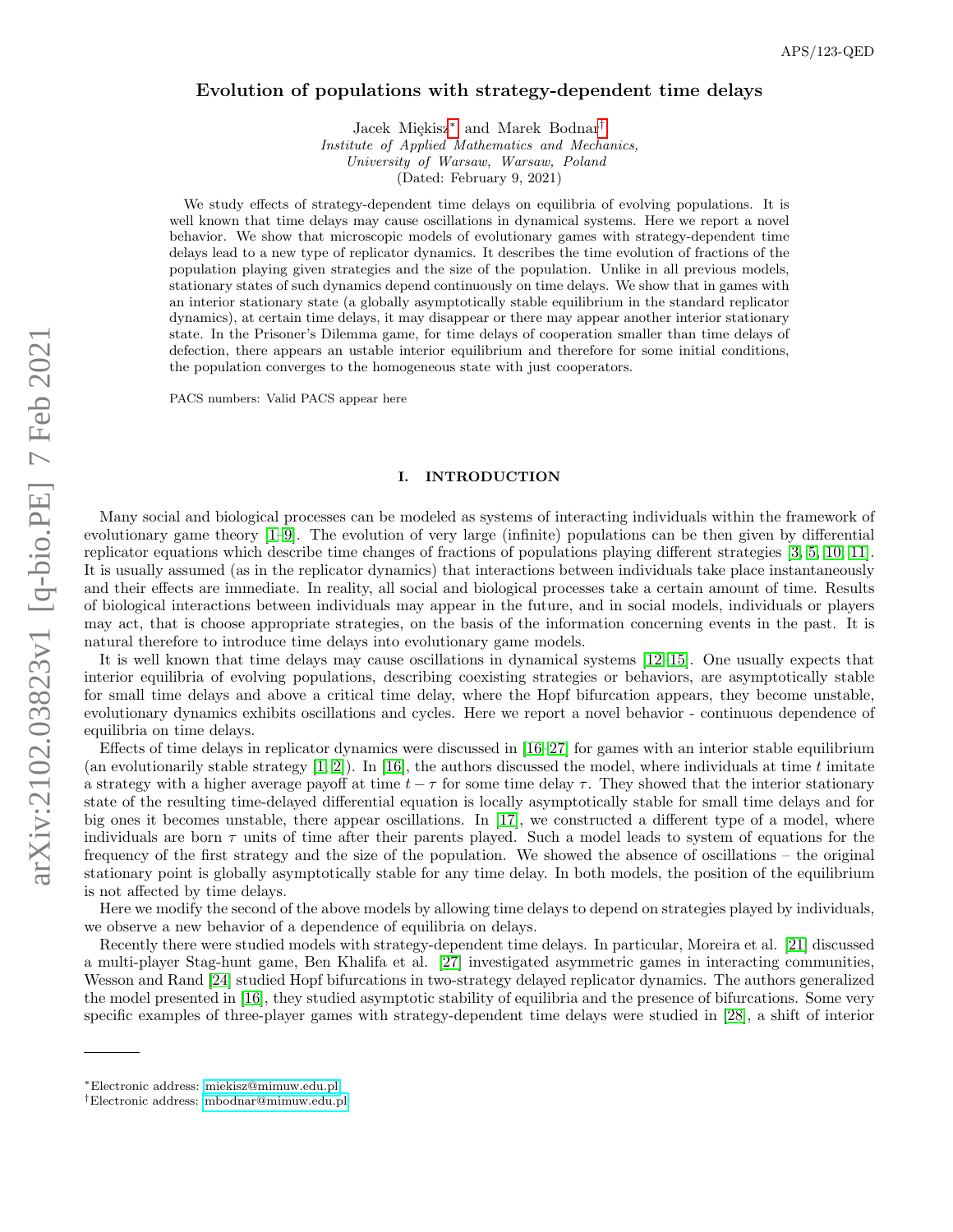equilibria was observed.

Here we present a systematic study of effects of strategy-dependent time delays on the long-run behavior of twoplayer games with two strategies in models which are generalizations of the one in [\[17\]](#page-15-8). We consider Stag-hunt-type games with two basins of attraction of pure strategies, Snowdrift-type games with a stable interior equilibrium (a coexistence of two strategies), and the Prisoner's Dilemma game. We report a novel behavior. We show that stationary states depend continuously on time delays. Moreover, at certain time delays, an interior stationary state may disappear or there may appear another interior stationary state.

Below we present a general theory and particular examples. In the Appendix we provide proofs and additional theorems, in particular general conditions for the existence and uniqueness of interior states in Snowdrift-type games (Theorems A.3 and A.6).

#### II. METHODS

#### A. Replicator dynamics

We assume that our populations are haploid, that is the offspring have identical phenotypic strategies as their parents. We consider symmetric two-player games with two strategies,  $C$  and  $D$ , given by the following payoff matrix:

$$
U = \begin{array}{ccccc} & & C & D \\ & C & a & b \\ & D & c & d, \end{array}
$$

where the ij entry,  $i, j = C, D$ , is the payoff of the first (row) player when it plays the strategy i and the second (column) player plays the strategy j. We assume that both players are the same and hence payoffs of the column player are given by the matrix transposed to U; such games are called symmetric.

Below we will consider all three main types of two-player games with two strategies: Stag-hunt, Snowdrift, and Prisoner's Dilemma game. They serve as simple models of social dilemmas. Strategies, C and D, may be interpreted as cooperation and defection.

Let us assume that during a time interval of the length  $\varepsilon$ , only an  $\varepsilon$ -fraction of the population takes part in pairwise competitions, that is plays games. Let  $p_i(t)$ ,  $i = C, D$ , be the number of individuals playing at the time t the strategy C and D respectively,  $p(t) = p_C(t) + p_D(t)$  the total number of players, and  $x(t) = \frac{p_C(t)}{p(t)}$  the fraction of the population playing C. Let

<span id="page-1-1"></span><span id="page-1-0"></span>
$$
U_C(t) = ax(t) + b(1 - x(t)) \quad \text{and} \quad U_D(t) = cx(t) + d(1 - x(t)) \tag{1}
$$

be average payoffs of individuals playing C and D respectively.

Now we would like to take into account that individuals are born some units of time after their parents played. We assume that time delays depend on strategies and are equal to  $t - \tau_C$  or  $t - \tau_D$  respectively.

We propose the following equations:

$$
p_i(t+\varepsilon) = (1-\varepsilon)p_i(t) + \varepsilon p_i(t-\tau_i)U_i(t-\tau_i); \qquad i = C, D,
$$
\n
$$
(2)
$$

$$
p(t+\varepsilon) = (1-\varepsilon)p(t) + \varepsilon \Big( p_C(t-\tau_C)U_C(t-\tau_C) + p_D(t-\tau_D)U_D(t-\tau_D) \Big). \tag{3}
$$

In the above we assume that populations are large in order to justify a continuous description of population sizes but they are not infinite as in classical replicator equations. The parameter  $\varepsilon$  represents the time length of game interactions and therefore it multiplies the second terms in the above equations. We assume the replacement of parents or equivalently a death rate 1 and hence  $p_i(t)$  and  $p(t)$  are multiplied by  $1 - \varepsilon$ .

We divide [\(2\)](#page-1-0) by [\(3\)](#page-1-1) for  $i = A$ , obtain the equation for  $x(t + \varepsilon) \equiv x_C(t + \varepsilon)$ , subtract  $x(t)$ , divide the difference by  $\varepsilon$ , take the limit  $\varepsilon \to 0$ , and get an equation for the frequency of the first strategy,

<span id="page-1-3"></span>
$$
\frac{dx}{dt} = \frac{p_C(t - \tau_C)U_C(t - \tau_C)(1 - x(t)) - p_D(t - \tau_D)U_D(t - \tau_D)x(t)}{p(t)}
$$
\n(4)

which can also be written as

<span id="page-1-2"></span>
$$
\frac{dx}{dt} = \frac{x(t - \tau_C)p(t - \tau_C)U_C(t - \tau_C)(1 - x(t)) - (1 - x(t - \tau_D))p(t - \tau_D)U_D(t - \tau_D)x(t)}{p(t)}.
$$
\n(5)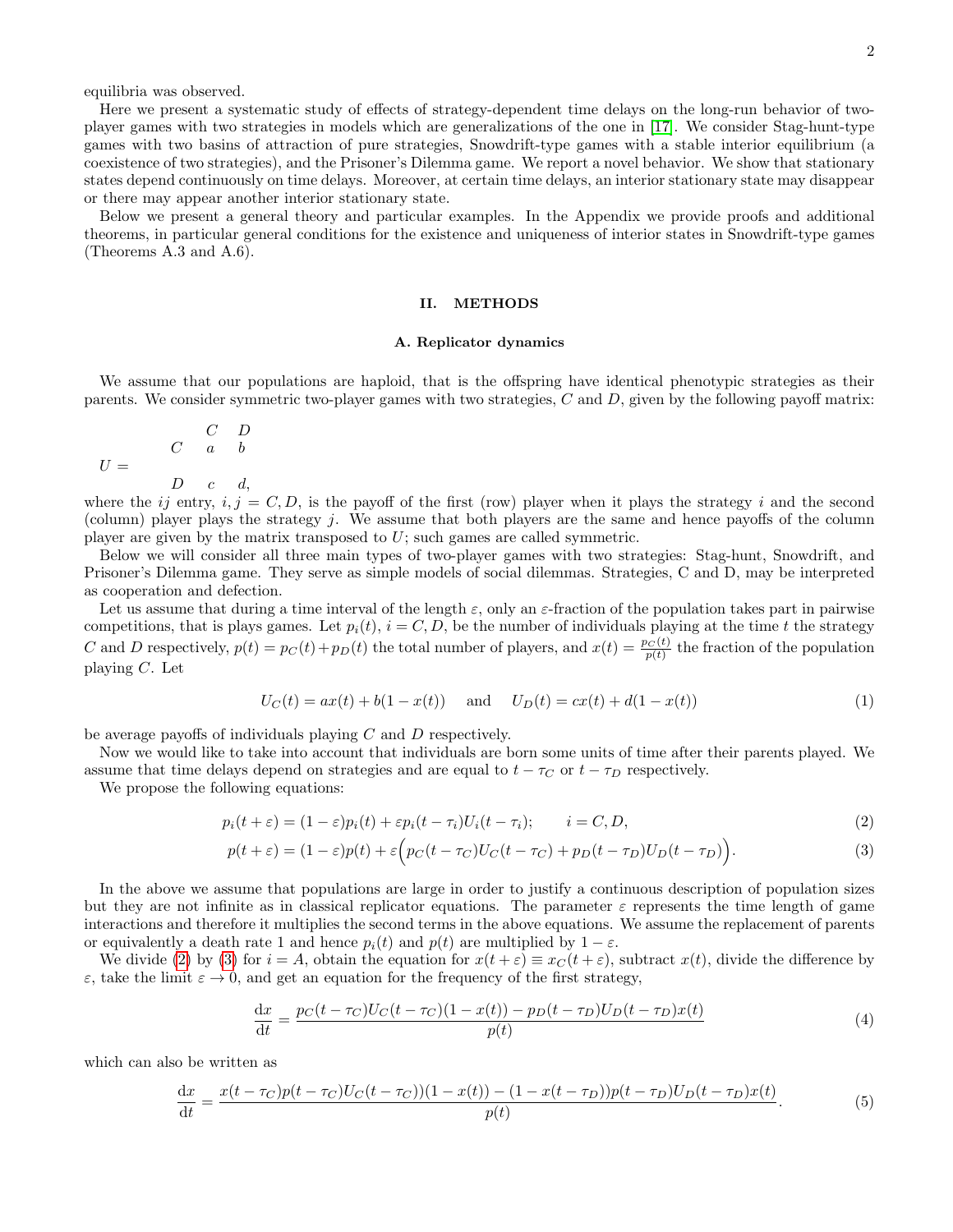Let us notice that unlike in the standard replicator dynamics, the above equation for the frequency of the first strategy is not closed, there appears in it a variable describing the size of the population at various times. One needs equations for populations sizes. From  $(2)$  and  $(3)$  we get

$$
\frac{dp_i(t)}{dt} = -p_i(t) + p_i(t - \tau_i)U_i(t - \tau_i); \quad i = C, D,
$$
\n(6)

$$
\frac{dp(t)}{dt} = -p(t) + \left( p_C(t - \tau_C)U_C(t - \tau_C) + p_D(t - \tau_D)U_D(t - \tau_D) \right).
$$
\n(7)

To trace the evolution of the population, we have to solve the system of equations,  $((5),(7))$  $((5),(7))$  $((5),(7))$  $((5),(7))$  $((5),(7))$ , together with initial conditions on the interval  $[-\tau_M, 0]$ , where  $\tau_M = \max\{\tau_C, \tau_D\}$ . We assume that

<span id="page-2-1"></span><span id="page-2-0"></span>
$$
x(t) = \varphi_x(t), \quad p(t) = \varphi_p(t), \quad \text{for} \quad t \in [-\tau_M, 0]. \tag{8}
$$

We have the following proposition concerning the existence of non-negative solutions.

<span id="page-2-5"></span>**Proposition 1.** If the initial functions  $\varphi_x$  and  $\varphi_p$  are continuous on  $[-\tau_M, 0)$  and non-negative, then there exists a unique non-negative solution of the system  $((5), (7))$  $((5), (7))$  $((5), (7))$  $((5), (7))$  $((5), (7))$  with initial conditions [\(8\)](#page-2-1) well defined on the interval  $[0, +\infty)$ .

Proof. The local existence of the solution follows immediately from a standard theory of delay differential equations, [\[14\]](#page-15-12). The non-negativity follows from [\[29\]](#page-15-13). To prove the global existence it is enough to use the step method and to observe that on the interval  $[0, \tau_M]$  the system  $((5), (7))$  $((5), (7))$  $((5), (7))$  $((5), (7))$  $((5), (7))$  becomes a system of non-autonomous ordinary differential equations. The equation for  $p$  becomes linear, it can be solved and then the equation for x becomes linear with respect  $\Box$ to  $x(t)$ .

## B. Stationary states

We derive here an equation for an interior stationary state (the stationary frequency of the first strategy). Let us assume that there exists a stationary frequency  $\bar{x}$  such that  $x(t) = \bar{x}$  for all  $t \geq 0$  and for some suitably chosen function  $p(t)$ . Then average payoffs of each strategy are constant and are equal to

$$
\overline{U}_C = a\overline{x} + b(1 - \overline{x}) \quad \text{and} \quad \overline{U}_D = c\overline{x} + d(1 - \overline{x}). \tag{9}
$$

Thus, equation [\(7\)](#page-2-0) becomes a linear delay differential equation,

<span id="page-2-2"></span>
$$
\frac{\mathrm{d}p}{\mathrm{d}t} = \bar{x}\left(a\bar{x} + b(1-\bar{x})\right)p(t-\tau_C) + (1-\bar{x})\left(c\bar{x} + d(1-\bar{x})\right)p(t-\tau_D) - p(t). \tag{10}
$$

Note, that solutions of [\(10\)](#page-2-2) with non-negative initial conditions are non-negative. This implies that the leading eigenvalue of this equation is real. The eigenvalues  $\lambda$  of [\(10\)](#page-2-2) satisfy

<span id="page-2-3"></span>
$$
\lambda + 1 = \bar{x}\bar{U}_C e^{-\lambda \tau_C} + (1 - \bar{x})\bar{U}_D e^{-\lambda \tau_D}.
$$
\n
$$
(11)
$$

Assume now that  $\lambda$  is a solution of [\(11\)](#page-2-3) (of course  $\lambda$  depends on  $\bar{x}$ ) and  $p(t) = p_0 \exp(\lambda t)$  for some  $p_0$ .

We plug such p into [\(4\)](#page-1-3) and we get two stationary solutions of (4) (i.e. such that the right-hand side of (4) is equal to 0),  $\bar{x} = 0, 1$ , and possibly interior ones - solutions to

<span id="page-2-4"></span>
$$
\bar{U}_C e^{-\lambda \tau_C} = \bar{U}_D e^{-\lambda \tau_D}.
$$
\n(12)

If  $\tau_C = \tau_D$  and  $d < b < a < c$ , then [\(12\)](#page-2-4) gives us a mixed Nash equilibrium (an evolutionarily stable strategy, [\[1,](#page-14-0) [2\]](#page-14-2)) of the game,

$$
x^* = \frac{b-d}{b-d+c-a}
$$

which represents the equilibrium fraction of an infinite population playing  $C$  [\[3,](#page-14-1) [5\]](#page-15-1). In the non-delayed replicator dynamics,  $x^*$  is globally asymptotically stable and there are two unstable stationary states:  $x = 0$  and  $x = 1$ .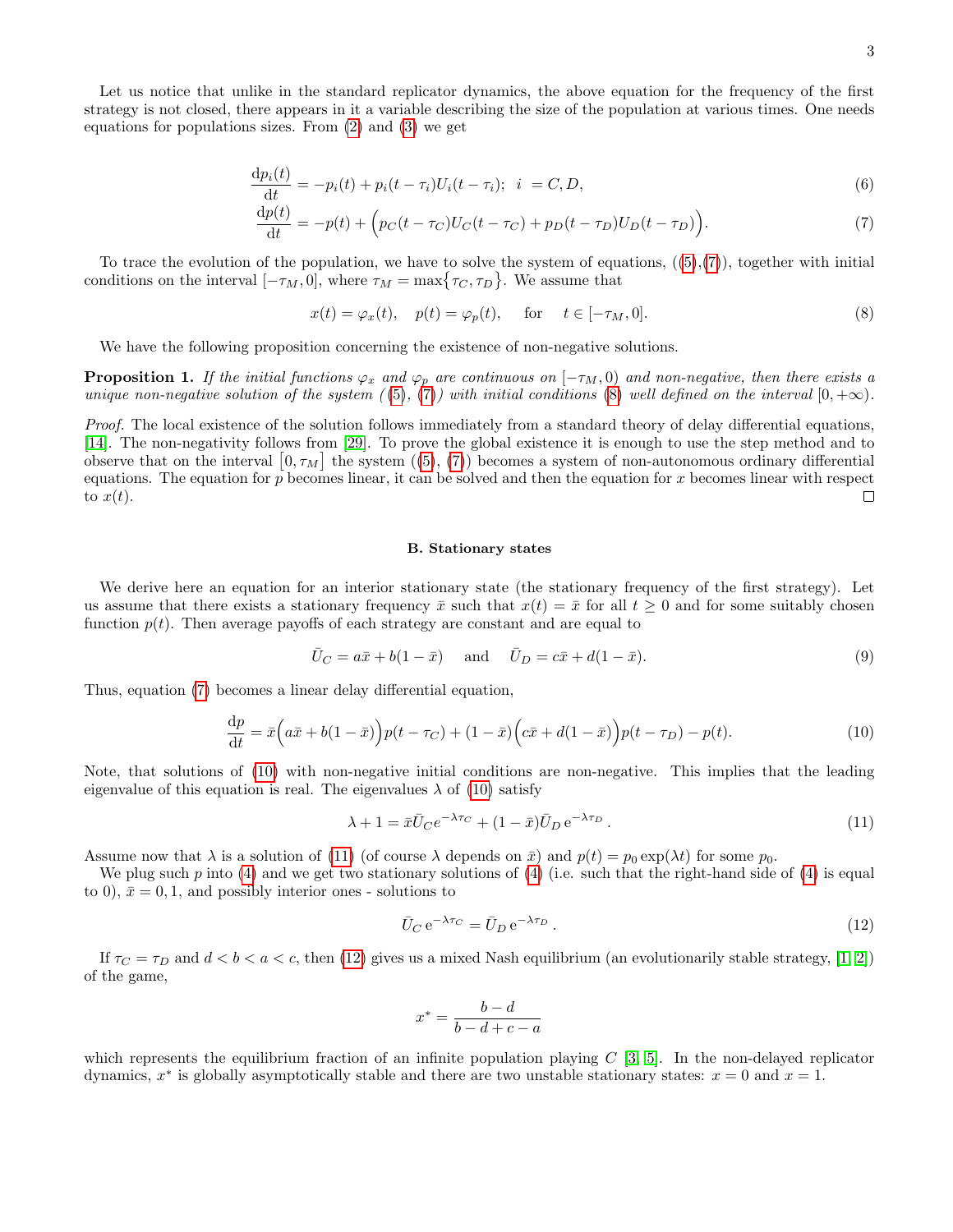If  $\tau_C \neq \tau_D$ , then  $\lambda = \ln(\bar{U}_C/\bar{U}_D)/(\tau_C - \tau_D)$ . We plug it into [\(11\)](#page-2-3) and we conclude that  $\bar{x}$  satisfies an equation  $F(\bar{x})=0$ , where

<span id="page-3-0"></span>
$$
F(x) = \frac{1}{\tau_C - \tau_D} \ln \left( \frac{ax + b(1-x)}{cx + d(1-x)} \right) + 1 - \frac{\left( cx + d(1-x) \right)^{\tau_C/(\tau_C - \tau_D)}}{\left( ax + b(1-x) \right)^{\tau_D/(\tau_C - \tau_D)}}.
$$
(13)

.

From the above it follows the following proposition that explains in what sense  $\bar{x}$  is a stationary state of the replicator dynamics  $((5), (7))$  $((5), (7))$  $((5), (7))$  $((5), (7))$  $((5), (7))$ .

**Proposition 2.** Assume that  $\tau_C \neq \tau_D$ . Let  $\bar{x}$  be a solution to  $F(x) = 0$ , where F is defined by [\(13\)](#page-3-0) and let

$$
\bar{\lambda} = \frac{1}{\tau_C - \tau_D} \ln \left( \frac{a\bar{x} + b(1 - \bar{x})}{c\bar{x} + d(1 - \bar{x})} \right)
$$

Then the functions

$$
x(t) = \bar{x}, \quad p(t) = p_0 e^{\bar{\lambda}t}, \quad t \ge 0
$$

are solutions of the system  $(5), (7)$  $(5), (7)$  $(5), (7)$  with the initial conditions

$$
\varphi_x(t) = \bar{x}, \quad \varphi_p(t) = p_0 e^{\bar{\lambda}t}, \quad \text{for} \quad t \in [-\tau_M, 0].
$$

In this paper, we consider only examples of games with a positive  $\lambda$ , that is our populations grow exponentially with time hence the use of differential equations to describe time evolution is appropriate. For a negative  $\lambda$ , the population gets extinct.

Further properties of the function F related to the existence of zeros of this function in the interval  $(0,1)$  are analyzed in Subsection [1](#page-9-0) in the Appendix. In particular, we provide in Theorems A.3 and A.6 general conditions for the existence and uniqueness of the interior stationary state in Snowdrift-type games.

# III. RESULTS

#### A. Stag-hunt games

Here we consider games with a unique unstable interior equilibrium. We begin with a general Stag-hunt game given by the following payoff matrix:

$$
U_1 = \begin{bmatrix} a & 0 \\ \beta a & \beta a \end{bmatrix},
$$

where  $a > 0$  and  $\beta \in (0, 1)$ . In this case the function F takes the form

<span id="page-3-1"></span>
$$
F(x) = 1 + \frac{\alpha}{\tau_C} \ln \frac{x}{\beta} - a\beta^{\alpha} x^{1-\alpha}, \quad \alpha = \frac{\tau_C}{\tau_C - \tau_D}.
$$
\n(14)

Note that if  $\bar{x} \in (0,1)$  is an interior stationary frequency, then the leading eigenvalue is given by the following formula (see Proposition 2),

$$
\bar{\lambda} = \frac{1}{\tau_C - \tau_D} \ln \frac{\bar{x}}{\beta}.
$$
\n(15)

Thus  $\bar{\lambda} > 0$  if and only if

•  $\tau_C > \tau_D$  and  $\bar{x} \in (\beta, 1)$ 

or

•  $\tau_C < \tau_D$  and  $\bar{x} \in (0, \beta)$ .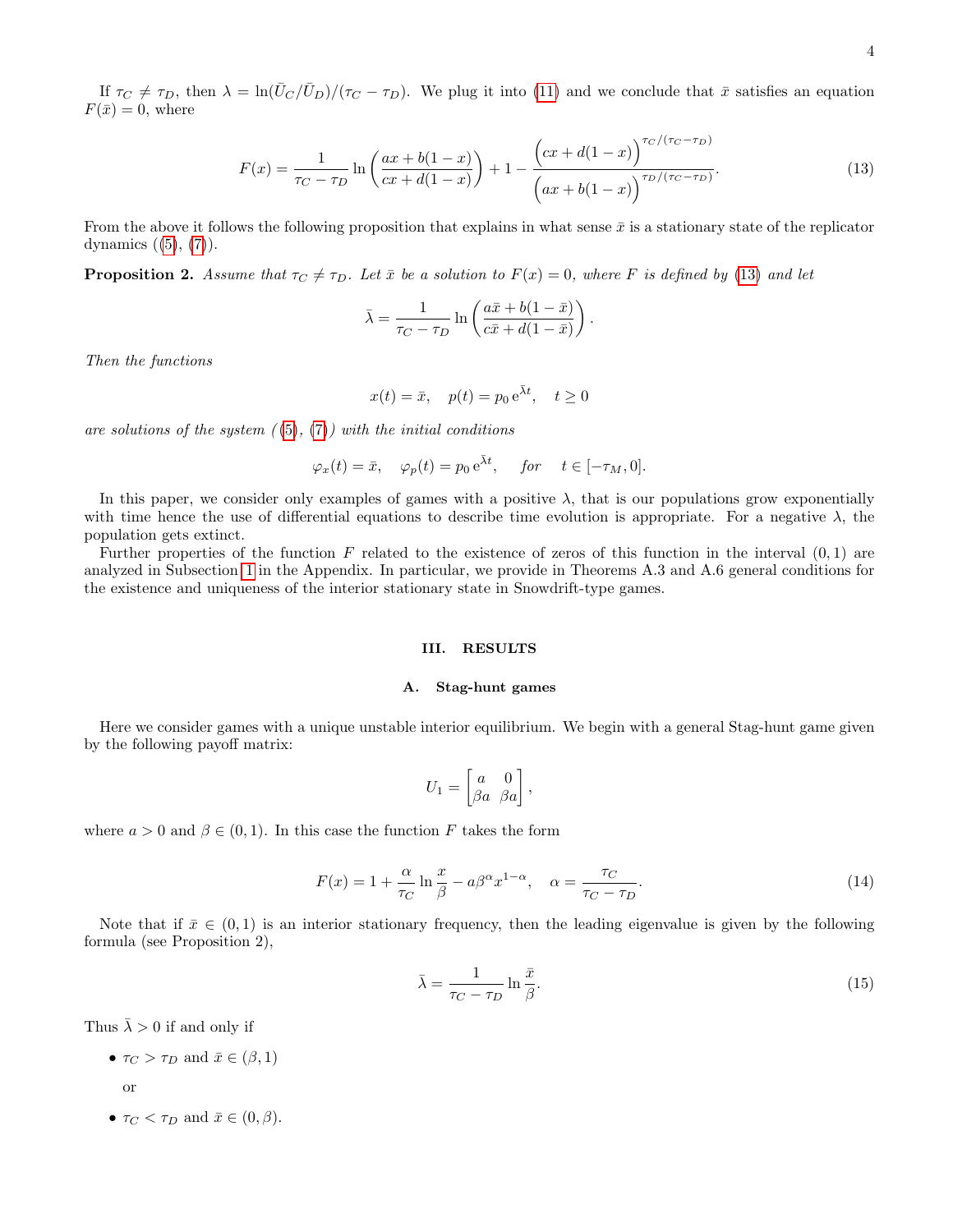For  $\tau_C > \tau_D$  it is easy to see that F is increasing from  $-\infty$  to  $F(1) = 1 - a\beta^{\alpha}$ . Thus, the interior stationary frequency  $\bar{x} \in (0,1)$  exists if and only if  $F(1) > 0$  which is equivalent to the inequality  $\beta < a^{-1/\alpha}$ . The leading eigenvalue is positive if  $\bar{x} > \beta$ , which is equivalent to the inequality  $F(\beta) < 0$ . This gives a condition  $a\beta > 1$ . Finally, we get here a necessary condition for the existence of an interior stationary frequency with a positive leading eigenvalue:

$$
\frac{1}{a} < \beta < \frac{1}{a^{1/\alpha}} \implies a > 1. \tag{16}
$$

For  $\tau_C < \tau_D$  it is easy to see that F is decreasing from  $\infty$  to  $F(1) = 1 - a\beta^{-|\alpha|}$ . Thus, the interior stationary frequency  $\bar{x} \in (0,1)$  exists if and only if  $F(1) < 0$  which is equivalent to the inequality  $\beta < a^{1/|\alpha|}$ . Similarly, the leading eigenvalue is positive if  $\bar{x} < \beta$ , which is equivalent to the inequality  $F(\beta) < 0$ . This gives a condition  $a\beta > 1$ . Again we see that a necessary condition for the existence of an interior stationary frequency with a positive leading eigenvalue is  $a > 1$ .

For general Stag-hunt games we can derive an explicit formula for the interior stationary state  $\bar{x}$  using the Lambert W function  $W_p$ . Namely we solve  $F(x) = 0$ , where F is given by [\(14\)](#page-3-1), and after some algebraic caluculations we get

$$
\bar{x} = \left(\frac{\tau_D a \beta^{\frac{\tau_C}{\tau_C - \tau_D}}}{W_p (\tau_D \beta a e^{\tau_D})}\right)^{\frac{\tau_C - \tau_D}{\tau_D}}
$$
\n(17)

For  $a = 5$  and  $\beta = 3/5$  we get the classical Stag-hunt game.

In Fig. [1](#page-5-0) we present the dependence of the unstable interior stationary state on time delays. We see that the bigger a time delay of a given strategy is, the smaller its basin of atraction. Moreover, if the time delay of the strategy C increases, at certain point, the interior stationary state ceases to exist and therefore the strategy D becomes globally asymptotically stable (the internal equilibrium hits  $x = 1$ , destabilizing this solution). For  $\tau_C = \tau, \tau_D = 2\tau$  we get  $\alpha = -1$  and therefore (14) simplifies and in the limit  $\tau \to \infty$  one obtains  $\bar{x} = \sqrt{\frac{\beta}{a}}$ . For the classical Stag-hunt game,  $\bar{x} = \frac{\sqrt{3}}{5} \approx 0.346$  as it is seen in Panel A.

Panel D of Fig. [1](#page-5-0) indicates the existence of a curve  $\tau_D^*(\tau_C^*)$  such that for  $\tau_C > \tau_C^*$  and fixed  $\tau_D = \tau_D^*$ , there is no interior stationary frequency and for  $\tau_C < \tau_C^*$  there is a unique one. The curve  $\tau_D^*(\tau_C^*)$  that splits the plane  $(\tau_C, \tau_D)$ into two regions (below this curve there is no interior stationary frequency, above it there is a unique one) is given by the following formula,

$$
\tau_D^* = \tau_C^* \left( 1 + \frac{\ln \beta}{W_p(a \tau_C^* e^{\tau_C^*}) - \tau_C^*} \right), \quad \tau_C^* \ge \frac{-\ln \beta}{a\beta - 1}.
$$
\n(18)

The formula can be easily obtained from  $F(1) = 0$  (detailed calculations can be found in Subsection [2](#page-13-0) in the Appendix). For the classical Stag-hunt game, the curve given by (18) is almost a straight line. Its derivative with respect to  $\tau_C^*$  changes from

$$
\frac{a\beta - 1}{a\beta - 1 - a\beta \ln \beta} \approx 0.566
$$

for  $\tau_C^* = \frac{-\ln \beta}{a\beta - 1} \approx 0.255$  to

$$
1 + \frac{\ln \beta}{\ln a} \approx 0.683
$$

for  $\tau_C^* \to \infty$ .

Note also, that if  $\tau_C$  is fixed, and we take  $\tau_D \to +\infty$ , then we get  $\alpha \to 0$  and the formula [\(14\)](#page-3-1) simplifies to  $1 - ax$ , which implies that the interior stationary frequency for sufficiently large  $\tau_D$  is close to  $\frac{1}{a}$ .

Let us summarize the results. When we parametrize both delays by  $\tau$ , if the delay of defection is bigger than that of cooperation, then in the limit of infinite  $\tau$ , the interior unstable equilibrium tends to some value, both strategies have some basin of attraction, see Panel A. However, if the delay of cooperation is bigger than that of defection, then above some critical  $\tau$ , the unstable interior equilibrium ceases to exist and the defection becomes globally asymptotically stable, see Panel C. Under no circumstances cooperation becomes globally asymptotically stable.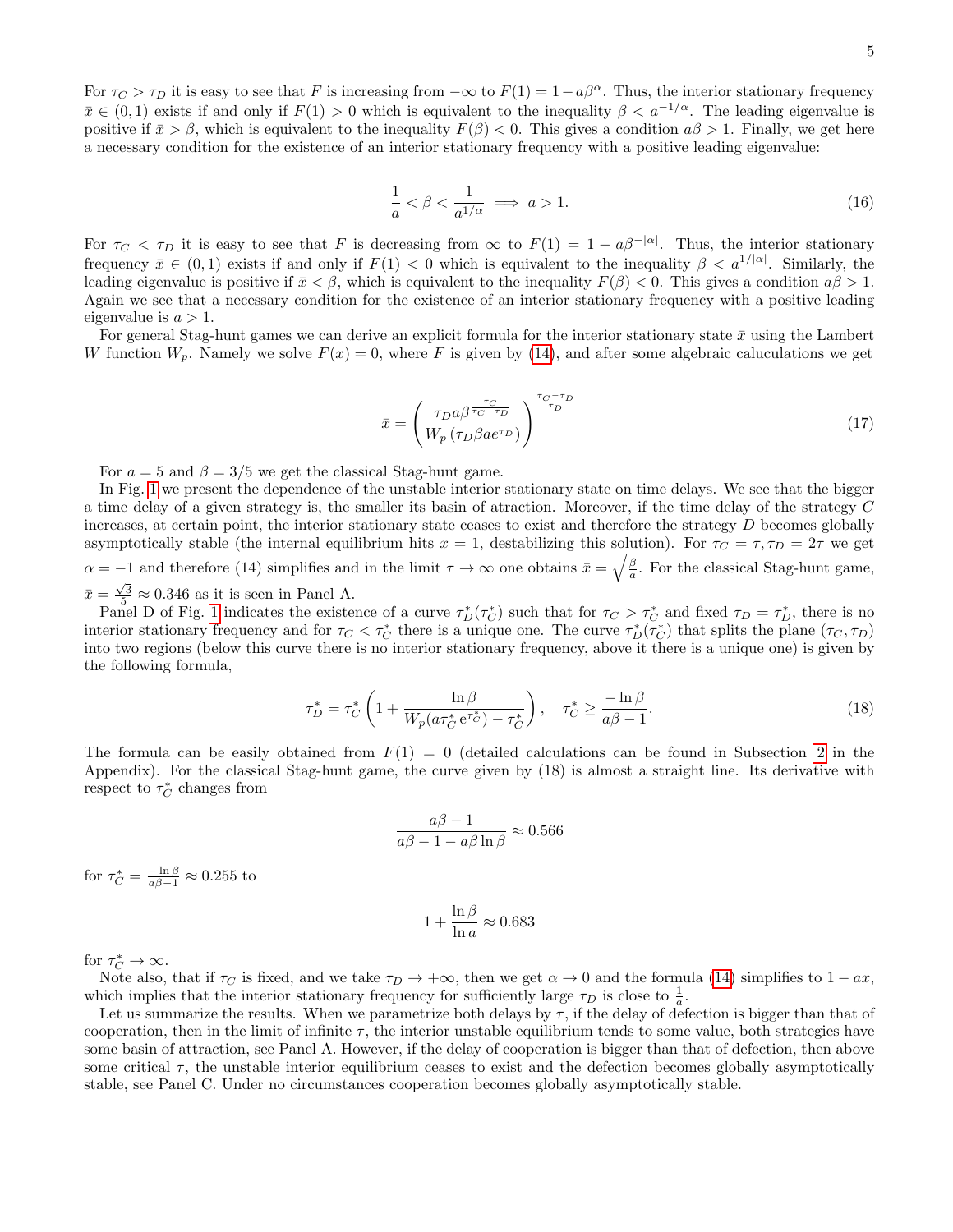

<span id="page-5-0"></span>FIG. 1: Numerical solutions of  $F(x) = 0$  for the matrix  $U_1$  for the classical Stug-hunt game, that is for  $a = 3$  and  $\beta = 3/5$ . Panel A: the interior stationary state as a function of  $\tau$ , when  $\tau_C = \tau$ ,  $\tau_D = 2\tau$ . Panel B: the interior stationary state as a function of  $\tau_c$ , while  $\tau_D = 4$  is fixed. Panel c: the interior stationary state as a function of  $\tau$ , when  $\tau_c = 2\tau$ ,  $\tau_D = \tau$ . Panel D: the interior stationary state as a function of  $\tau_C$  and  $\tau_D$ . The dash-dotted line indicates the cross-section presented on Panel A, the black dotted line indicates the cross-section presented on Panel B, while the dotted line indicates the cross-section presented on Panel C .

## B. Snowdrift-type games

We consider here two examples of games with a unique stable interior equilibrium state. Because of nonlinearity of our equations we could not treat analytically general cases.

## Example 1

Here we discuss a classical Snowdrift game (with the reward equal to 5 and the cost equal to 2) with the following payoff matrix:

$$
U_2 = \begin{bmatrix} 4 & 3 \\ 5 & 0 \end{bmatrix}
$$

We have that  $x^* = 0.75$  is the stable stationary state of the non-delayed replicator dynamics.

When delays are parametrized in the following form,  $\tau_C = \tau$ ,  $\tau_D = 2\tau$  and  $\tau$  increases, then the interior stationary state increases until it disappears at some value of  $\tau$ . Above that point,  $x = 1$ , the equilibrium when all players cooperate, becomes globally asymptotically stable (see Fig. [2A](#page-6-0)). In the case of  $\tau_C = 2\tau, \tau_D = \tau$ , the interior stationary state decreases and approaches the value  $\frac{1+\sqrt{301}}{50} \approx 0.37$  (see Fig. [2C](#page-6-0)).

We see in Fig. [2B](#page-6-0), that for fixed  $\tau_D = 2$ , there is a value of  $\tau_C$  below which there is no interior stationary point;  $x = 1$  is globally asymptotically stable. Above this point, the stable interior stationary state decreases.

In Fig. [2D](#page-6-0) we present the unstable interior stationary state as function of  $\tau_C$  and  $\tau_D$ . If  $\tau_C = \tau_D$ , then the stable stationary frequency does not depend on time delay and is equal to  $x^* = 0.75$ . For fixed  $\tau_D$ , if  $\tau_C \gg \tau_D$ , the stationary state decreases approaching the value 0.2 (that can be easily calculated taking a limit  $\tau_C \to +\infty$  in [\(13\)](#page-3-0)). Similarly, analyzing the graph of the function F for  $\tau_D = 0$ , one can easily find that the stationary state decreases in this case from 0.75 for  $\tau_C = 0$  to 0.2 for  $\tau_C \to +\infty$ . On the other hand, if we fix  $\tau_D$ , then the stationary state is a decreasing function of  $\tau_C$  (see Fig. [2B](#page-6-0)). Additionally, if  $\tau_D$  is large enough (greater than  $\ln(5/4)/3$ , see Remark [A.10](#page-13-1) in the Appendix), then there exists a value  $\tau_C^*$  of  $\tau_C$ , such that for  $\tau_C < \tau_C^*$  there exists no interior stable frequency and all individuals are playing C. The critical value  $\tau_D^* = \frac{1}{3} \ln \frac{5}{4}$  for  $\tau_C = 0$  depends on  $\tau_C$  almost linearly (see the implicit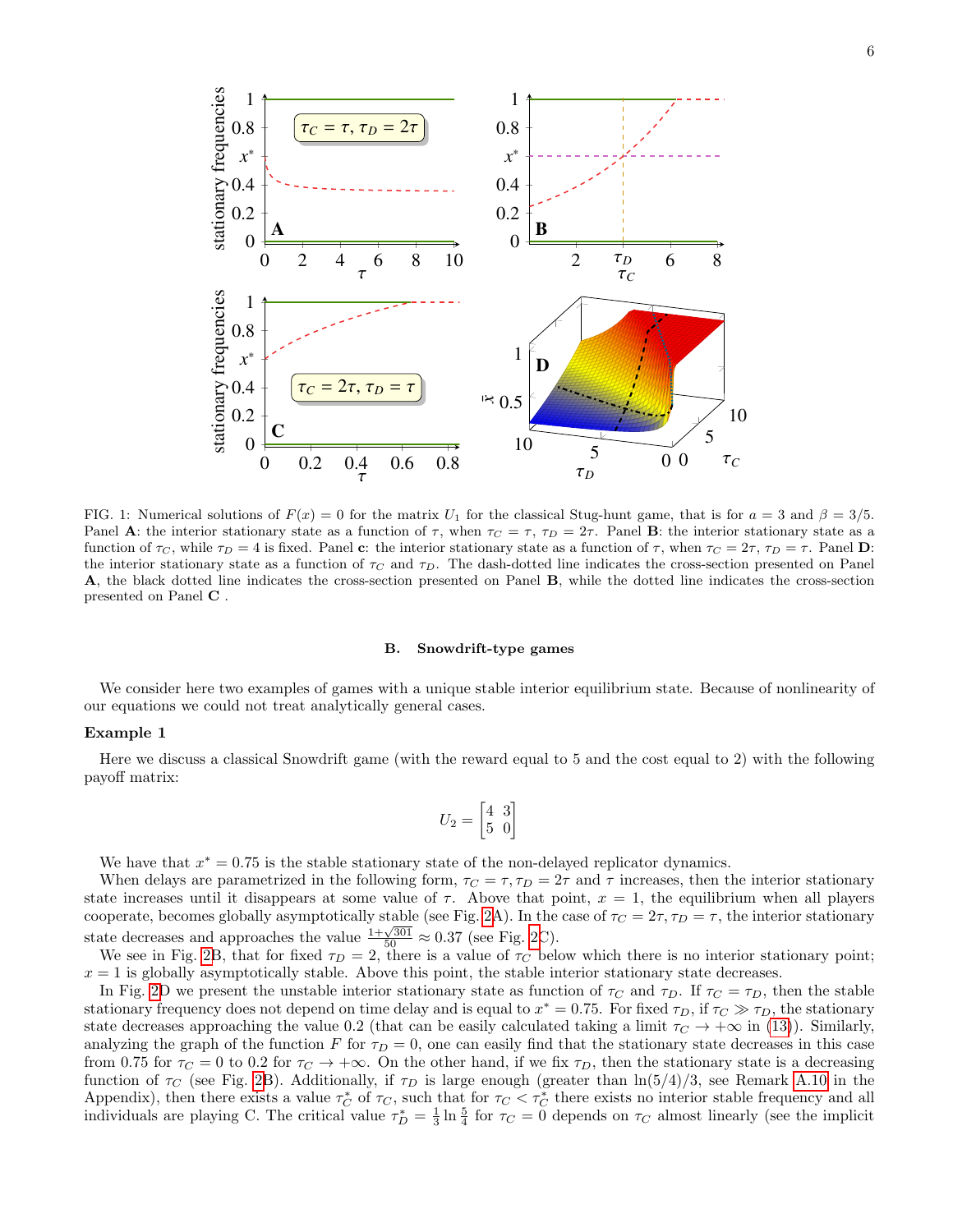

<span id="page-6-0"></span>FIG. 2: Numerical solutions of  $F(x) = 0$  for the matrix  $U_2$  for the classical Snowdrift game. Panel **A**: the unstable interior stationary state as a function of  $\tau$ , when  $\tau_c = \tau$ ,  $\tau_D = 2\tau$ . Panel B: the interior stationary state as a function of  $\tau_c$ , while  $\tau_D = 2$  is fixed. Panel C: the interior stationary state as a function of  $\tau$ , when  $\tau_C = 2\tau$ ,  $\tau_D = \tau$ . Panel D: the interior stationary state as a function of  $\tau_C$  and  $\tau_D$ . The yellow dash-dotted line indicates the cross-section presented on Panel A, the black dotted line indicates the cross-section presented on Panel B, while the dotted line indicates the cross-section presented on Panel C

.

formula [\(A.5\)](#page-13-2) in the Appendix for the relation between  $\tau_C^*$  and  $\tau_D^*$ ).

We see that the situation here is in a sense a reverse one to that in the Stag-hunt game. When we parametrize both delays by  $\tau$ , if the delay of defection is bigger than that of cooperation, then above some critical  $\tau$ , the stable interior equilibrium ceases to exist and the cooperation becomes a globally asymptotically stable equilibrium, see Panel A. However, if the delay of cooperation is bigger than that of defection, then in the limit of infinite  $\tau$ , the stable interior equilibrium tends to some value, both strategies cooexist, see Panel C. Under no circumstances defection becomes globally asymptotically stable.

# Example 2

Here we study another particular example which illustrates a complex behaviour of games with asymmetric time delays. The game has the following payoff matrix:

$$
U_3 = \begin{bmatrix} 2 & 0.5 \\ 2.95 & 0 \end{bmatrix}
$$

Now,  $x^* \approx 0.345$  is the stable stationary state of the non-delayed replicator dynamics.

In Fig [3A](#page-7-0) we set  $\tau_C = \tau$ ,  $\tau_D = 2\tau$ . We see that there exists a threshold  $\tau^* \approx 1.1$  such that for  $\tau < \tau^*$  there exists a unique interior stationary state. Numerical simulations suggest that this state is stable. For  $\tau > \tau^*$  and  $\tau < \tau^*$  there are two interior stationary states, one of them stable, the other one unstable. Notice that  $x = 1$  is another stable equilibrium. Numerical simulations suggest that if the initial frequency of the strategy C is large enough, then the D strategy is eliminated. Let us also observe that there two asymptotically stable equilibria in the system. Cooperation becomes an alternative equilibrium, then the only equilibrium when both delays increase.

In Fig. [3B](#page-7-0) we present the stable interior stationary state as a function of  $\tau$ ,  $\tau_C = 2\tau$ ,  $\tau_D = \tau$ . In this case, the stationary state is almost constant. In fact, for this set of parameters, one can easily see that the function  $F$  is decreasing to one as both terms of F decrease. Because only the first term depends on  $\tau$  (and it decreases with increasing  $\tau$ ), one can deduce that the stationary state is a decreasing function of  $\tau$ . For  $\tau \to +\infty$  it converges to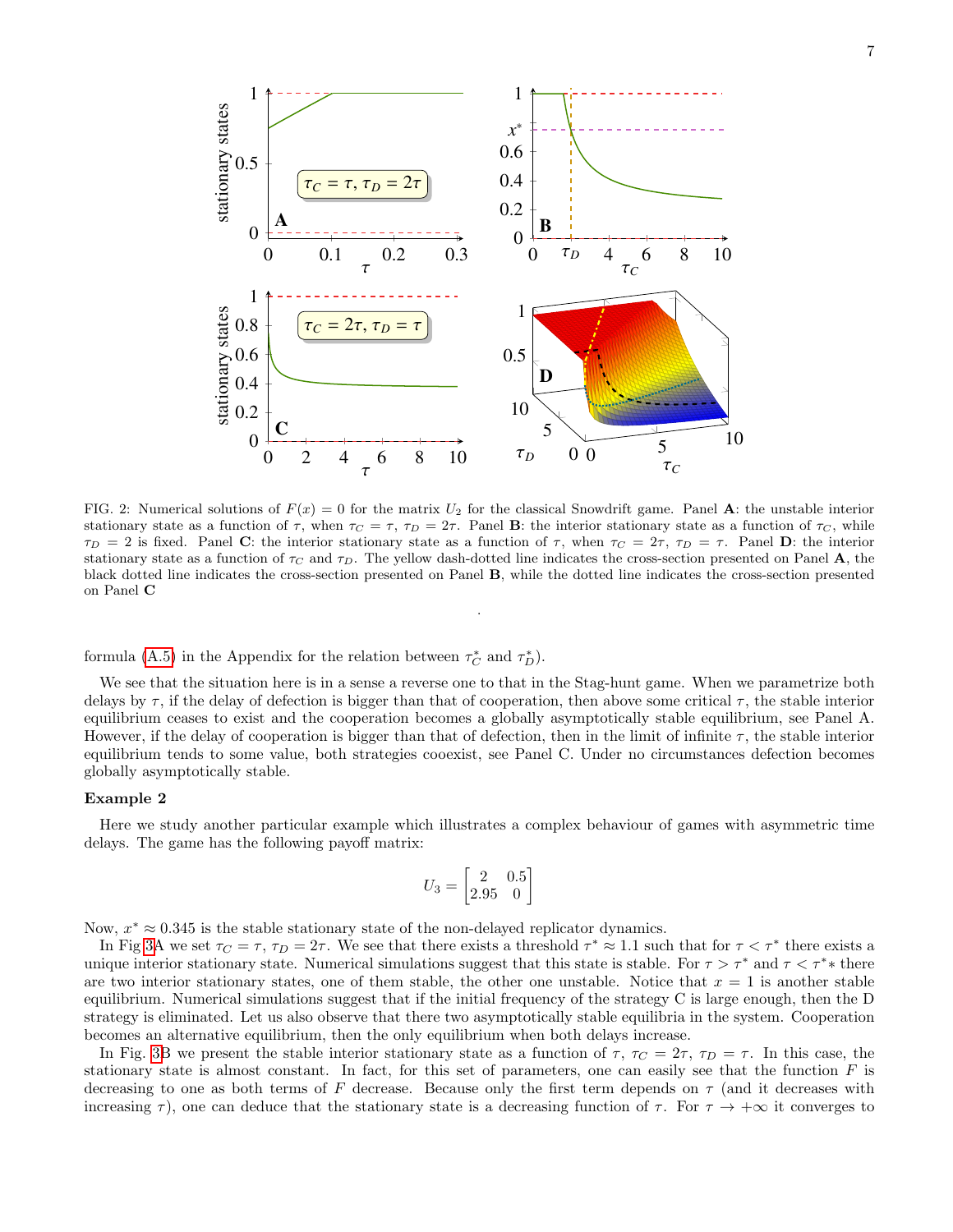

<span id="page-7-0"></span>FIG. 3: Numerical solutions of  $F(x) = 0$  for the matrix U<sub>3</sub>: the stable interior stationary state as a function of  $\tau$ , when  $\tau_c = \tau$ ,  $\tau_D = 2\tau$  (Panel **A**), and when  $\tau_C = 2\tau$ ,  $\tau_D = \tau$  (Panel **B**).

the positive solution of the quadratic equation  $(2.95x)^2 - 1.5x - 0.5 = 0$ , so it is approximately equal to 0.341. Thus,  $\bar{x} \in [0.341, 0.345]$ , so it is almost constant. Here the states 1 and 0 are unstable.

## C. Prisoner's Dilemma game

Here we consider the Prisoner's Dilemma game with the following payoff matrix:

$$
U_4 = \begin{bmatrix} 3 & 0 \\ 5 & 1 \end{bmatrix}.
$$

The function  $F$  takes the following form,

$$
F(x) = \frac{1}{\tau_C - \tau_D} \ln \left( \frac{3x}{4x+1} \right) + 1 - 3x \left( \frac{4x+1}{3x} \right)^{\frac{\tau_C}{\tau_C - \tau_D}}.
$$
 (19)

It is easy to see that  $\lim_{x\to 0^+} F(x) < 0$  for  $\tau_C > \tau_D$  and  $\lim_{x\to 0^+} F(x) > 0$  for  $\tau_C < \tau_D$ . However, the sign of

$$
F(1) = 1 - \frac{1}{\tau_C - \tau_D} \ln \frac{5}{3} - 3\left(\frac{5}{3}\right)^{\frac{\tau_C}{\tau_C - \tau_D}}
$$
\n(20)

cannot be easily determined. Plots of the function F suggest that it has no zeros inside the interval [0, 1] for  $\tau_C > \tau_D$ and it can have one for some set of delays  $\tau_C < \tau_D$ . However, we can deduce that  $F(1) > 0$  if  $\tau_D$  is sufficiently large, thus then there exists an interior stationary frequency. In the Panel A of Fig. [4](#page-8-0) we plotted the value of this interior stationary frequency for  $\tau_D = 1$ . The limiting values of  $\tau_C^*$  and  $\tau_D^*$  are given by the implicit formula  $F(1) = 0$  which can be solved,

$$
\tau_D^* = \tau_C^* \left( 1 - \frac{\ln \frac{3}{5}}{\ln \left( \frac{1}{3\tau_C^*} W_L \left( 3\tau_C^* e^{\tau_C^*} \right) \right)} \right). \tag{21}
$$

The curve is plotted in Panel D of Fig. [4](#page-8-0) (the solid line). It is almost a straight line with the slope given by

$$
1 - \frac{\ln\frac{3}{5}}{\ln\left(\frac{1}{3\tau_C^*}W_L\left(3\tau_C^*\,\mathrm{e}^{\tau_C^*}\right)\right)} \to \frac{\ln 5}{\ln 3} \approx 1.465 \quad as\tau_C^* \to \infty \tag{22}
$$

On the other hand,  $\tau_D^* \to \frac{1}{2} \log \frac{5}{3} \approx 0.255$  as  $\tau_C^* \to 0$ . If a point  $(\tau_C, \tau_D)$  is above the curve  $(\tau_C^*, \tau_D^*)$ , then there exists an interior stationary state (which is unstable as suggested by numerical simulations). This means that the system is bistable and that it goes to all cooperation or all defection depending on the initial condition.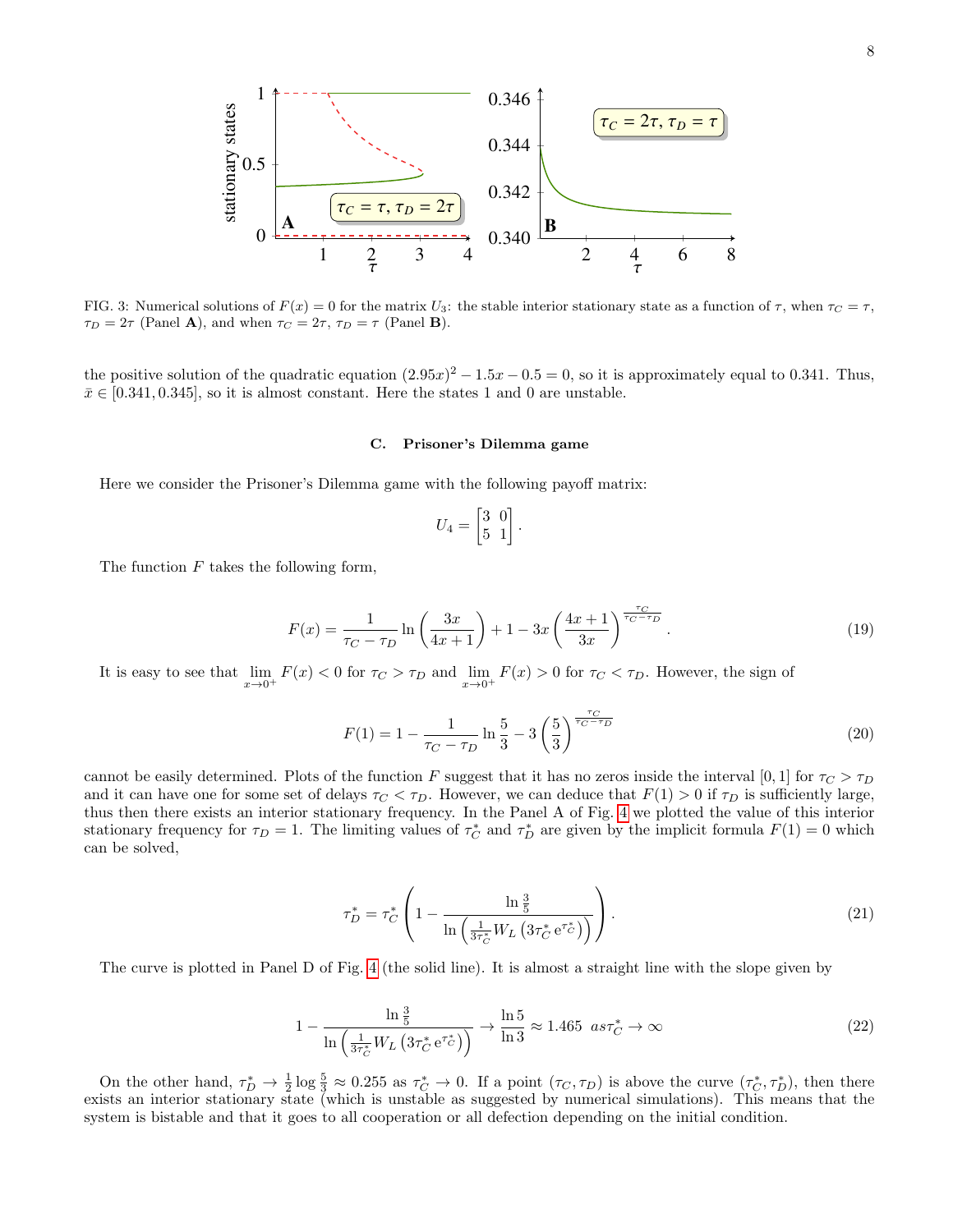

<span id="page-8-0"></span>FIG. 4: Numerical solutions of  $F(x) = 0$  for the matrix  $U_4$  for the classical Prisoner's Dilemma game. Panel A: interior stationary state as a function of  $\tau_C$ , when  $\tau_D = 1$  is fixed. The interior stationary state exists for  $\tau_C < 0.459$ . Panel **B**: the interior stationary state as a function of  $\tau_D$ , while  $\tau_C = 0$  is fixed. An interior stationary state exists for  $\tau_D > 0.2554$ . Panel C: the interior stationary state as a function of  $\tau_c$  and  $\tau_D$ . The dotted line indicates the cross-section presented on Panel A. Panel D: the region of delays for which there exists the interior stationary state and the region where there is no interior stationary state. The solid curve denotes the border between these two regions. The curve is almost a straight line (the dashed line), plotted for a comparison, it has the same slope as the solid curve for  $\tau_C^* \to +\infty$ ).

In the Panel C of Fig. [4](#page-8-0) we presented the interior stationary frequency for various  $\tau_C's$  and  $\tau_D's$ . If  $\tau_C = 0$ , then we have

$$
F(x) = \frac{1}{\tau_D} \ln \frac{4x + 1}{3x} + 1 - 3x \tag{23}
$$

which is a decreasing function that has a zero inside the interval [0, 1] for  $\tau_D > \frac{1}{2} \ln \frac{5}{3}$ . A numerical solution of the equation

$$
\frac{1}{\tau_D} \ln \frac{4x+1}{3x} + 1 - 3x = 0 \tag{24}
$$

is plotted in the Panel B of Fig. [4.](#page-8-0)

We see that when one introduces asymmetric delays with a delay of cooperation smaller than a delay of defection, then there appears an interior unstable equilibrium. Hence the state with just cooperators becomes locally asymptotically stable.

# IV. DISCUSSION

We studied effects of strategy-dependent time delays on stationary states of evolutionary games.

Recently, effects of the duration of interactions between two players on their payoffs, and therefore on evolutionary outcomes, were discussed by Křivan and Cressman [\[30\]](#page-15-14). In their models, the duration of interactions depend on the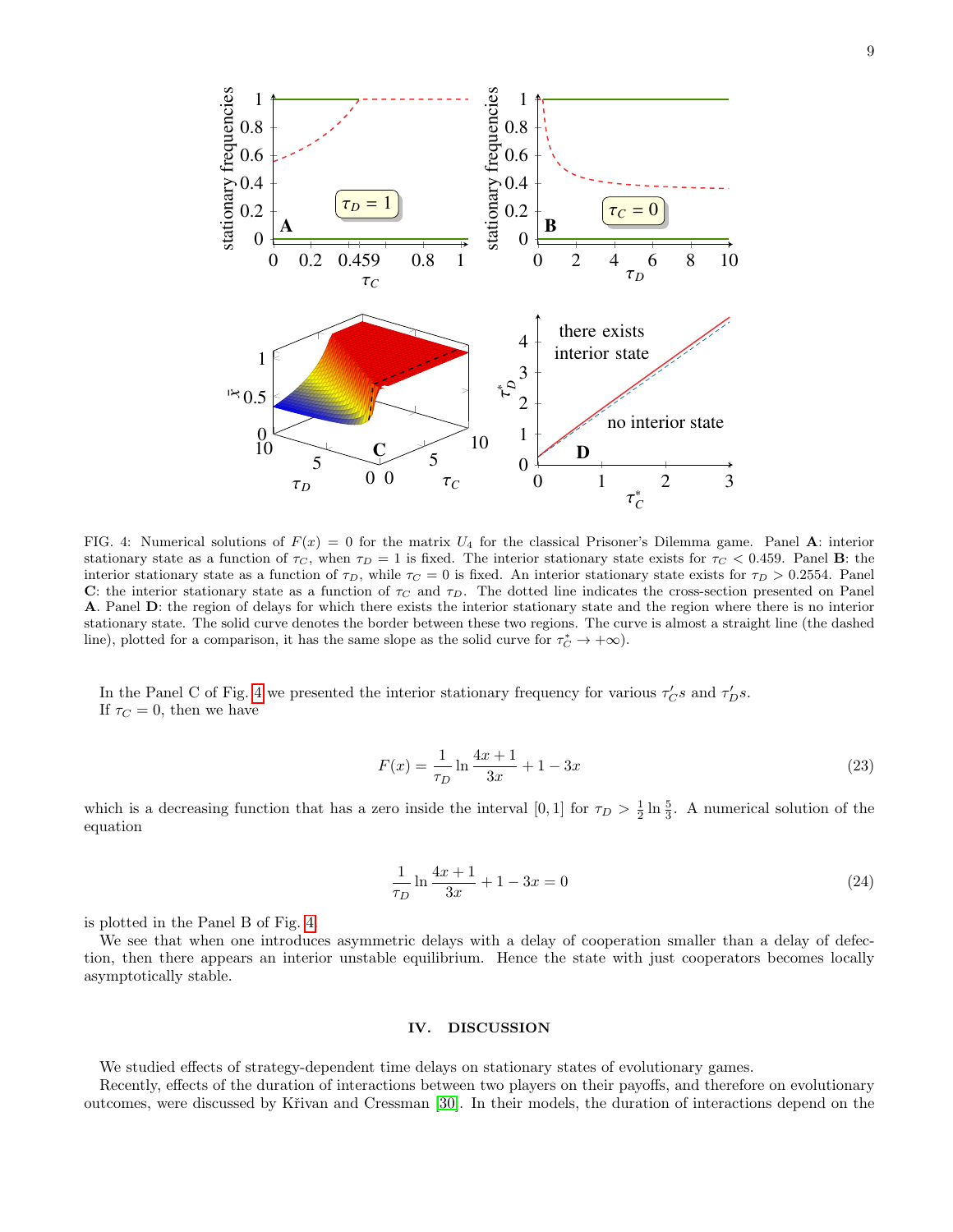strategies involved. This can be interpreted as strategy-dependent time delays. They showed that interaction times change stationary states of the system.

Another approach is to consider ordinary differential equations with time delays. It was pointed out in [\[17\]](#page-15-8) that in the so-called biological model, where it is assumed that the number of players born in a given time is proportional to payoffs received by their parents at a certain moment in the past, the interior state is asymptotically stable for any time delay. In such models, microscopic interactions lead to a new type of replicator dynamics which describe the time evolution of fractions of the population playing given strategies and the size of the population.

Here we studied biological-type models with strategy-dependent time delays. We observed a novel behavior. We showed that interior stationary states depend continuously on time delays.

In particular, in games with two pure Nash equilibria (Stag-hunt-type games), the bigger the time delay of a given strategy is, the smaller its basin of attraction.

When we parametrize both delays by  $\tau$ , if the delay of defection is bigger than that of cooperation, then in the limit of infinite  $\tau$ , the interior unstable equilibrium tends to some value, both strategies have some basin of attraction. However, if the delay of cooperation is bigger than that of defection, then above some critical  $\tau$ , the unstable interior equilibrium ceases to exist and the defection becomes globally asymptotically stable. Under no circumstances cooperation becomes globally asymptotically stable.

In games with a stable interior equilibrium, the bigger the time delay of a strategy is, the less frequent is in the population. Moreover, at certain time delays, the interior stationary state ceases to exist or there may appear another interior stationary state.

We see that the situation here is in a sense a reverse one to that in the Stag-hunt game. When we parametrize both delays by  $\tau$ , if the delay of defection is bigger than that of cooperation, then above some critical  $\tau$ , the stable interior equilibrium ceases to exist and the cooperation becomes a globally asymptotically stable equilibrium. However, if the delay of cooperation is bigger than that of defection, then in the limit of infinite  $\tau$ , the stable interior equilibrium tends to some value, both strategies cooexist. Under no circumstances defection becomes globally asymptotically stable.

In the Prisoner's Dilemma game, for time delays of cooperation smaller than the time delay of defection, there appears an unstable interior equilibrium and therefore for some initial conditions, the population converges to the homogeneous state with just cooperators. This shows an asymptotic stability of cooperation in a simple model of social dilemma.

It would be interesting to analyze strategy-dependent time delays in stochastic dynamics of finite populations. The work in this direction is in progress.

### Appendix

We provide here propositions, theorems, and their proofs which support results presented in the paper.

The main results for Snowdrift-type games are included in Theorem [A.3](#page-10-0) and following Corollary [A.4.](#page-11-0) We present there a set of conditions that guarantee the existence of at least one interior stationary state. In Theorem [A.6](#page-11-1) we give a condition for the monotonicity of a function which zeros give us stationary states. Finally, in Proposition [A.9](#page-12-0) we state conditions for the absence of stationary states for small time delays.

In Remark [A.1](#page-2-5) we give an explicit formula for the leading eigenvalue  $\lambda$  for pure stationary states,  $\bar{x} = 0$  and  $\bar{x} = 1$ . This eigenvalue determines the growth rate of the whole population. In Remark [A.10](#page-13-1) we state some results about the existence of stationary states for  $d = 0$ .

We provide here also additional calculations concerning Stag-hunt type games.

## <span id="page-9-0"></span>1. General results for Snowdrift-type games

Interior stationary states are given by zeros of the function  $F(x)$  defined by [\(13\)](#page-3-0) Let  $\bar{U}_C = a\bar{x} + b(1-\bar{x})$  and  $\bar{U}_D = c\bar{x} + d(1-\bar{x})$ .

**Remark A.1.** We see that for  $\bar{x} = 0$  we have

$$
\lambda + 1 = de^{-\lambda \tau_D} \implies \lambda = \frac{W_p(d\tau_D e^{\tau_D})}{\tau_D},
$$
\n(A.1)

while for  $\bar{x}=1$  we have

$$
\lambda + 1 = a e^{-\lambda \tau_C} \implies \lambda = \frac{W_p(a \tau_C e^{\tau_C})}{\tau_C},
$$
\n(A.2)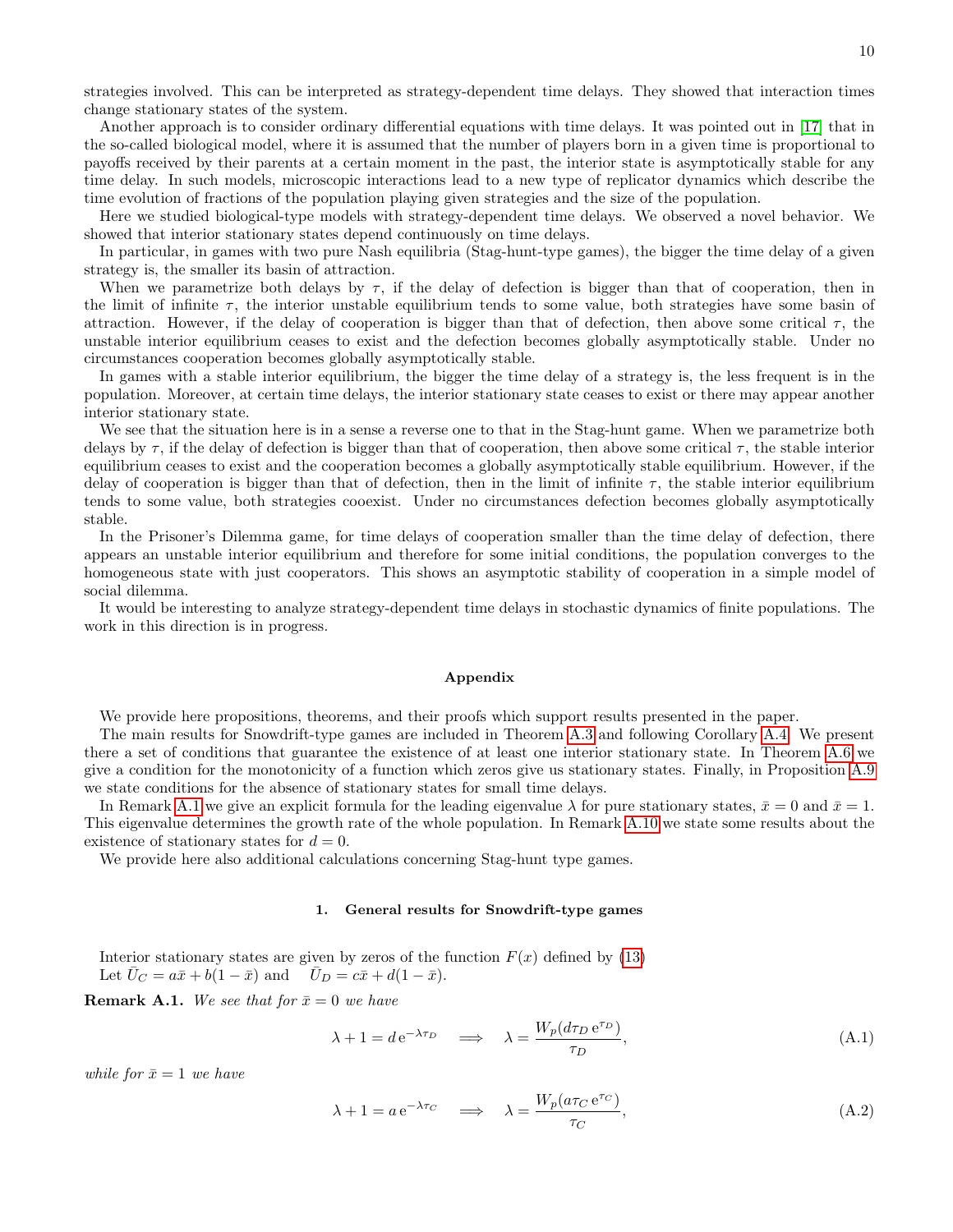where  $W_p$  is the Lambert W function, that is a principle branch of the relation  $W_p(x) \exp(W_p(x)) = x$ .

We show that if  $\tau_C \neq \tau_D$ , then the value of an interior stationary state depends on time delays. Moreover, for some payoff matrices and some values of a delay, multiple interior stationary states exist. We would like to point out that these relations are not linear. Thus, in contrary to the case without time delays or with equal delays (i.e.  $\tau_C = \tau_D$ ), adding a constant to a column of a payoff matrix or multiplying the matrix by a constant, changes interior stationary states or even may change the number of interior stationary states. Thus, the intuition from non-delayed games about the asymptotic of dynamics of replicator equations are not necessarily valid for the case of non-equal delays.

It turns out, that if the eigenvalue  $\lambda(\bar{x})$  corresponding to the stationary state  $\bar{x}$  is positive, then the frequency of the given strategy is smaller than the frequency of this strategy in a non-delayed case if the delay corresponding to this strategy is larger than the time delay of the other strategy. We have the following proposition.

**Proposition A.2.** Let  $a < c$  and  $d < b$ . Assume that  $\bar{x} \in (0,1)$  and let  $\lambda$  be the leading eigenvalue that corresponds to  $\bar{x}$ . Then if  $\lambda > 0$  we have

- if  $\tau_C > \tau_D$ , then  $\bar{x} < x^*$
- if  $\tau_C < \tau_D$ , then  $\bar{x} > x^*$

*Proof.* Assume that  $\tau_C > \tau_D$ . Then the sign of  $\lambda$  is the same as the sign of

$$
\phi(x) = \ln\left(\frac{ax + b(1-x)}{cx + d(1-x)}\right).
$$

Note that  $\phi(x^*) = 0$  and

$$
\phi'(x) = \frac{ad - bc}{(ax + b(1 - x))(cx + d(1 - x))} < 0
$$

because  $ad < bc$ . Thus,  $\phi(x) > 0$  for  $x < x^*$ , so  $\bar{x} < x^*$ . Similarly, if  $\tau_C < \tau_D$ , then the sign of  $\lambda$  is opposite to the sign of  $\phi(x)$  and therefore  $\bar{x} > x^*$ . □

We will study general properties of  $F$ , they will help us to determine a number of stationary states of our replicator dynamics. First, we determine conditions that would imply the sign of F at  $x = 0$  and  $x = 1$ . Let us define

<span id="page-10-1"></span>
$$
c^*(a) = a^{-\tau_D/\tau_C} \left(\frac{W_p(a\tau_C e^{\tau_C})}{\tau_C}\right)^{1-\tau_D/\tau_C}, \qquad d^*(b) = b^{-\tau_D/\tau_C} \left(\frac{W_p(b\tau_C e^{\tau_C})}{\tau_C}\right)^{1-\tau_D/\tau_C}, \tag{A.3}
$$

where  $W_p$  is the Lambert W function, that is a principle branch of the relation  $W_p(x) \exp(W_p(x)) = x$ .

<span id="page-10-0"></span>**Theorem A.3.** (A) If  $a < c$ , then  $F(1) > 0$  if and only if one of the following condition holds,

- (i)  $\tau_C > \tau_D$ ,  $a < 1$  and  $c < c^*(a)$
- (ii)  $\tau_C < \tau_D$ ,  $a < 1$  or  $c > c^*(a)$

**(B)** If  $b > d$ , then  $F(0) > 0$  if and only if one of the following condition holds,

- (i)  $\tau_C > \tau_D$ ,  $b < 1$  or  $d < b^*(b)$
- (ii)  $\tau_C < \tau_D$ ,  $b < 1$  and  $d > b^*(b)$

*Proof.* First we study the sign of  $F(1)$ . It is easy to see that

$$
F(1) = \frac{1}{\tau_C - \tau_D} \ln\left(\frac{a}{c}\right) + 1 - a\left(\frac{c}{a}\right)^{\tau_C/(\tau_C - \tau_D)}.
$$

Assume that  $\tau_C > \tau_D$ . Due to the assumption  $a < c$ , there exists  $z \in (0,1)$  such that  $a = zc$ . We plug this into the expression for  $F(1)$  and we obtain

$$
\frac{1}{\tau_C - \tau_D} \ln z + 1 - a \left(\frac{1}{z}\right)^{\tau_C/(\tau_C - \tau_D)}.
$$
\n(A.4)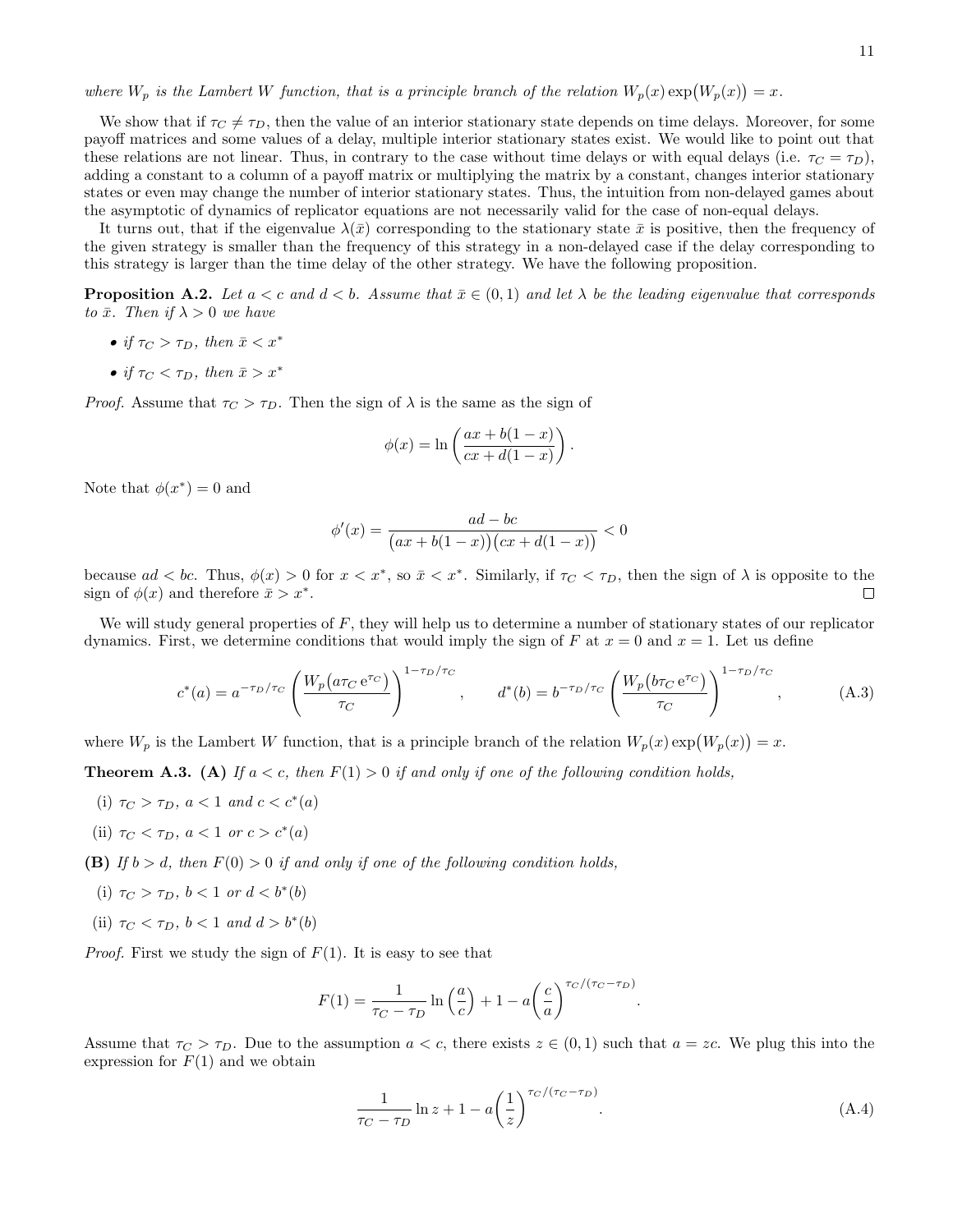Let us introduce  $u = z^{\tau_C/(\tau_C - \tau_D)}$ . Then the above expression simplifies to

$$
f_a(u) = \frac{1}{\tau_C} \ln u + 1 - \frac{a}{u}.
$$

It is easy to see that  $f_a$  is a continuous, strictly increasing function of u and  $\lim_{u\to 0^+} f_a(u) = -\infty$ . Thus we have two possibilities. Either  $f_a(1) < 0$  and  $f_a(u) < 0$  for all  $u \in (0,1)$  (thus  $F(1) < 0$  for all  $a < c$ ) or there exits a unique  $u^* \in (0,1)$  such that  $f_a(u^*) = 0$   $(f_a(u) < 0$  for  $0 < u < u^*$  and  $f_a(u) > 0$  for  $u^* < u < 1$ ) due to monotonicity (and this implies an appropriate sign of  $F(1)$  depending on the value of a with respect to c).

Note that  $f_a(1) \leq 0$  is equivalent to  $a \geq 1$ . Assume now that  $a < 1$  and we find  $u^*$ . We have

$$
\frac{1}{\tau_C} \ln u^* + 1 = \frac{a}{u^*} \iff \tau_C - a \tau_C \frac{1}{u^*} = \ln \frac{1}{u^*} \iff a \tau_C \frac{1}{u^*} e^{a \tau_C \frac{1}{u^*}} = a \tau_C e^{\tau_C}.
$$

Thus,

$$
u^* = \frac{a\tau_C}{W_p(a\tau_C e^{\tau_C})},
$$

where  $W_p$  is the Lambert function. Because  $\frac{a}{c} = u^{(\tau_C - \tau_D)/\tau_C}$ , then  $F(1) \leq 0$  if  $a \geq 1$  or  $c > c^*(a)$  where  $c^*(a)$  is given by [\(A.3\)](#page-10-1). Thus, if  $a > 1$  and  $c < c^*(a)$ , then  $F(1) > 0$  and the point (i) is proved. Finally, note that if  $\tau_C < \tau_D$ , then the variable u changes from 1 to  $+\infty$  instead of from 0 to 1 and very similar arguments lead to the assertion of the point (ii).

Let us calculate the value

$$
F(0) = \frac{1}{\tau_C - \tau_D} \ln\left(\frac{d}{b}\right) + 1 - b\left(\frac{b}{d}\right)^{\tau_C/(\tau_C - \tau_D)}.
$$

Note that this situation is analogous to the previous one and analogues arguments prove this part of the theorem.  $\Box$ 

From Theorem [A.3](#page-10-0) and its proof the following corollary can be easily deduced.

<span id="page-11-0"></span>**Corollary A.4.** (A) If  $a < c$ , then  $F(1) < 0$  if and only if one of the following condition holds:

- (i)  $\tau_C > \tau_D, \ a \geq 1 \ \text{or} \ c > c^*(a)$
- (ii)  $\tau_C < \tau_D$ ,  $a \geq 1$  and  $c < c^*(a)$

**(B)** If  $b > d$ , then  $F(0) > 0$  if and only if one of the following condition holds,

- (i)  $\tau_C > \tau_D$ ,  $b \ge 1$  and  $d > b^*(b)$
- (ii)  $\tau_C < \tau_D$ ,  $b \geq 1$  or  $d < b^*(b)$

**Corollary A.5.** Theorem [A.3](#page-10-0) and Corollary [A.4](#page-11-0) give conditions that guarantee the existence of at least one interior stationary state. Namely, if  $a < c$  and  $b > d$ , then we need  $F(1) > 0$  (Theorem [A.3](#page-10-0)(A)) and  $F(0) < 0$ (Corollary  $A.4(B)$ ) or, reversely,  $F(1) < 0$  (Corollary  $A.4(A)$ ) and  $F(0) > 0$  (Theorem  $A.3(B)$ ).

If the function  $F$  is monotonic, then the previous theorem gives us a condition guaranteeing the existence of a solution of  $F(x) = 0$  on  $(0, 1)$ , that is the existence of an interior stationary state.

<span id="page-11-1"></span>**Theorem A.6.** If  $a < c, d < b$ , and additionally  $a < d < c$  or  $d < a < b$ , then the function F is monotonic. Moreover, if additionally  $\tau_C > \tau_D$ , then it is decreasing and if  $\tau_C < \tau_D$ , then it is increasing.

Proof. It is enough to calculate the first derivative of F. It reads

$$
F'(x) = \frac{1}{\tau_C - \tau_D} \left( \frac{ad - bc}{(ax + b(1 - x))(cx + d(1 - x))} + \left( \tau_C(d - c) + \tau_D(a - b) \frac{cx + d(1 - x)}{ax + b(1 - x)} \right) \left( \frac{cx + d(1 - x)}{ax + b(1 - x)} \right)^{\tau_D/(\tau_C - \tau_D)} \right)
$$

The assumptions guarantee that  $ad - bc < 0$ ,  $d - c < 0$ ,  $a - b < 0$ , and the thesis follows.

 $\Box$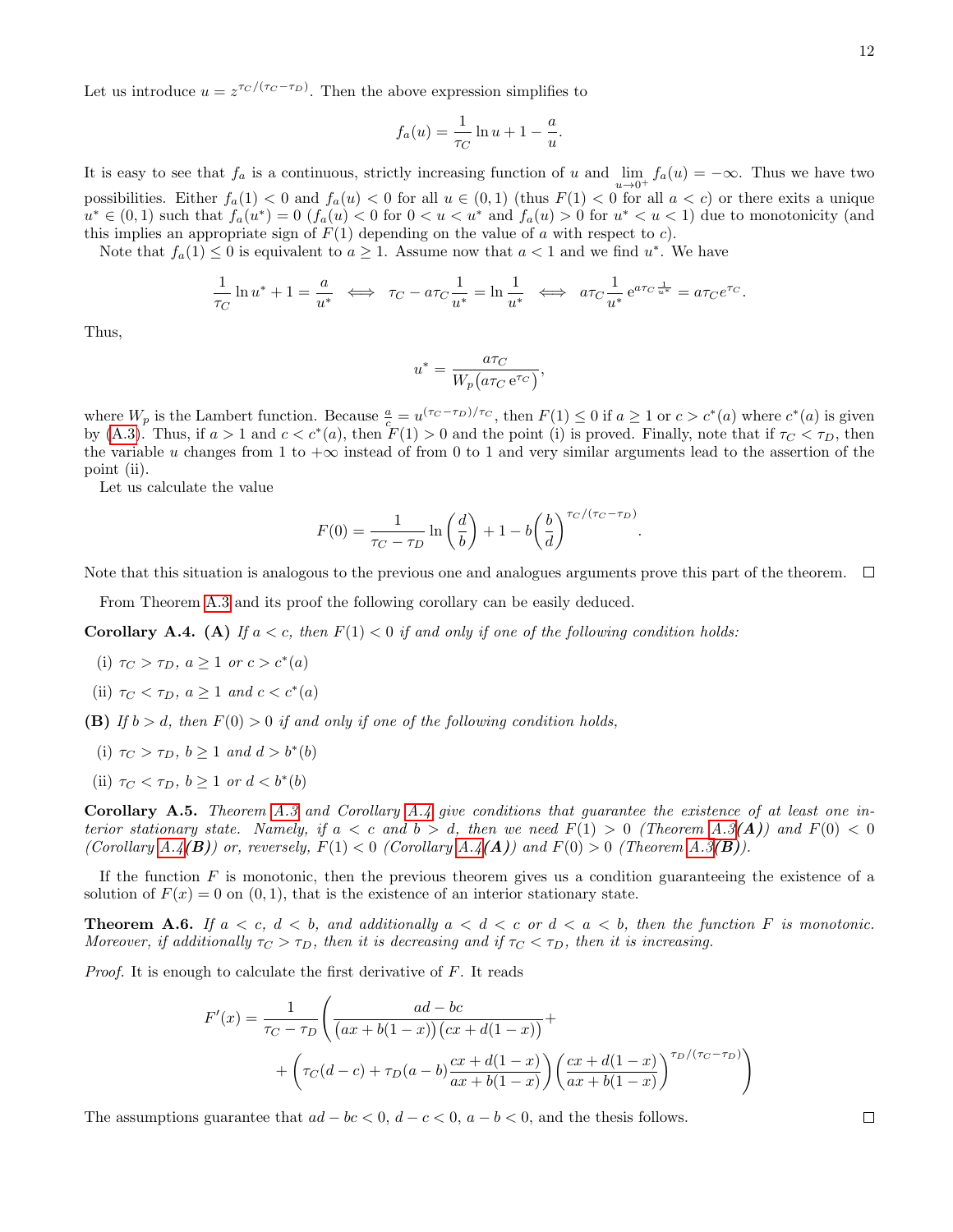**Corollary A.7.** If  $a = b$  or  $c = d$ , then the function F is monotonic and there is at most one solution of  $F(x) = 0$ in the interval [0, 1].

**Remark A.8.** Theorems [A.3](#page-10-0) and [A.6](#page-11-1) give a complete description of the existence of the unique stationary state  $\bar{x}$ inside the interval  $(0, 1)$  if  $a < d < c$  or  $d < a < b$  (under the assumption that  $a < c, d < b$ ).

Now, we give a condition that guarantees the existence of the interior stationary point  $\bar{x}$  when  $\tau_D$  is fixed and  $\tau_C$ converges to zero.

<span id="page-12-0"></span>**Proposition A.9.** Assume that  $0 < b < a < c$  and  $d = 0$ . If one of the following conditions holds,

(a) 
$$
\tau_D \leq \frac{b}{a(a-b)}, a > 1
$$
, and  $\tau_D > \frac{\ln(\frac{c}{a})}{a-1}$ ,

**(b)** 
$$
\tau_D > \frac{b}{a(a-b)}
$$
 and  $b > 1$ ,

then for  $\tau_C < \tau_D$  close enough to 0, there exists no interior equilibrium state  $\bar{x} \in (0,1)$ .

*Proof.* We check if the equation  $F(x) = 0$ , where F is given by [\(13\)](#page-3-0), has a solution  $\bar{x} \in (0,1)$  for fixed  $\tau_D$  and a small  $\tau_C$ . It is easy to see that the function F is continuous with respect to  $\tau_C$  and x for  $\tau_C < \tau_D$ . Thus, it is enough to check the existence of a solution to  $F(x) = 0$  for  $\tau_C = 0$ . In this case, the function F simplifies to

$$
F_0(x) = \frac{1}{\tau_D} \ln \left( \frac{cx}{ax + b(1-x)} \right) + 1 - (ax + b(1-x)).
$$

We calculate the derivative of  $F_0$ ,

$$
F_0'(x) = \frac{b}{\tau_D} \cdot \frac{1}{x((a-b)x + b)} - (a-b).
$$

We see that it is a decreasing function of  $x \in (0,1)$  (as  $a > b$ ) and therefore  $F_0$  is concave. Moreover,  $\lim_{x\to 0+} F'_0(x) = +\infty$ thus

1. if  $\tau_D \leq \frac{b}{\sqrt{a}}$  $\frac{a}{a(a-b)}$ , then  $F_0$  is increasing in  $(0, 1)$ ; 2. if  $\tau_D > \frac{b}{\sqrt{a}}$  $\frac{0}{a(a-b)}$ , then  $F_0$  has exactly one maximum at  $(0,1)$  at the point

$$
x_{\max} = \frac{b}{2(a-b)} \left( \sqrt{1 + \frac{4}{b\tau_D}} - 1 \right).
$$

Let us consider the first case. Here  $F_0'(x) > 0$  for all  $x \in (0,1)$  because it is decreasing and  $F_0'(1) > 0$ . Thus  $F_0$  is an increasing function of x and as  $\lim_{x\to 0+} F_0(x) = -\infty$  it has a zero in the interval  $(0, 1)$  if and only if  $F(1) > 1$ . An easy calculation allows to derive the condition (a).

Now let us consider the second case. Some algebraic manipulations lead to

$$
F_0(x_{\max}) = \frac{1}{\tau_D} \left( \ln \frac{c}{a - b} + \ln \left( \frac{4}{b \tau_D} \right) - 2 \ln \left( 1 + \sqrt{1 + \frac{4}{b \tau_D}} \right) \right) + 1 - \frac{b}{2} \left( 1 + \sqrt{1 + \frac{4}{b \tau_D}} \right).
$$

We show that  $F_0(x_{\text{max}})$  approaches its supremum either for  $\tau_D \to +\infty$  or for  $\tau_D \to \frac{b}{a(a-b)}$ . Let us introduce a new variable  $z = \frac{4}{b\tau_D}$  and denote  $\tilde{c} = \frac{c}{a-b}$ . Now, writing  $F_0(x_{\text{max}})$  in variable z we have

$$
F_0(x_{\max}) = h(z) = \frac{b}{4}z \Big( \ln c + \ln z - 2\ln\left(1 + \sqrt{1+z}\right) \Big) + 1 - \frac{b}{2}\Big(1 + \sqrt{1+z}\Big),
$$

where  $0 < z < \frac{4(a-b)b}{a^2}$  $\frac{-b}{b^2}$  as  $\tau_D > \frac{b}{(a-b)}$  $\frac{0}{(a-b)b}$ . We calculate the derivative of h with respect to z and obtain

$$
h'(z) = \frac{b}{4} \ln \left( \frac{cz}{(1 + \sqrt{1 + z})^2} \right).
$$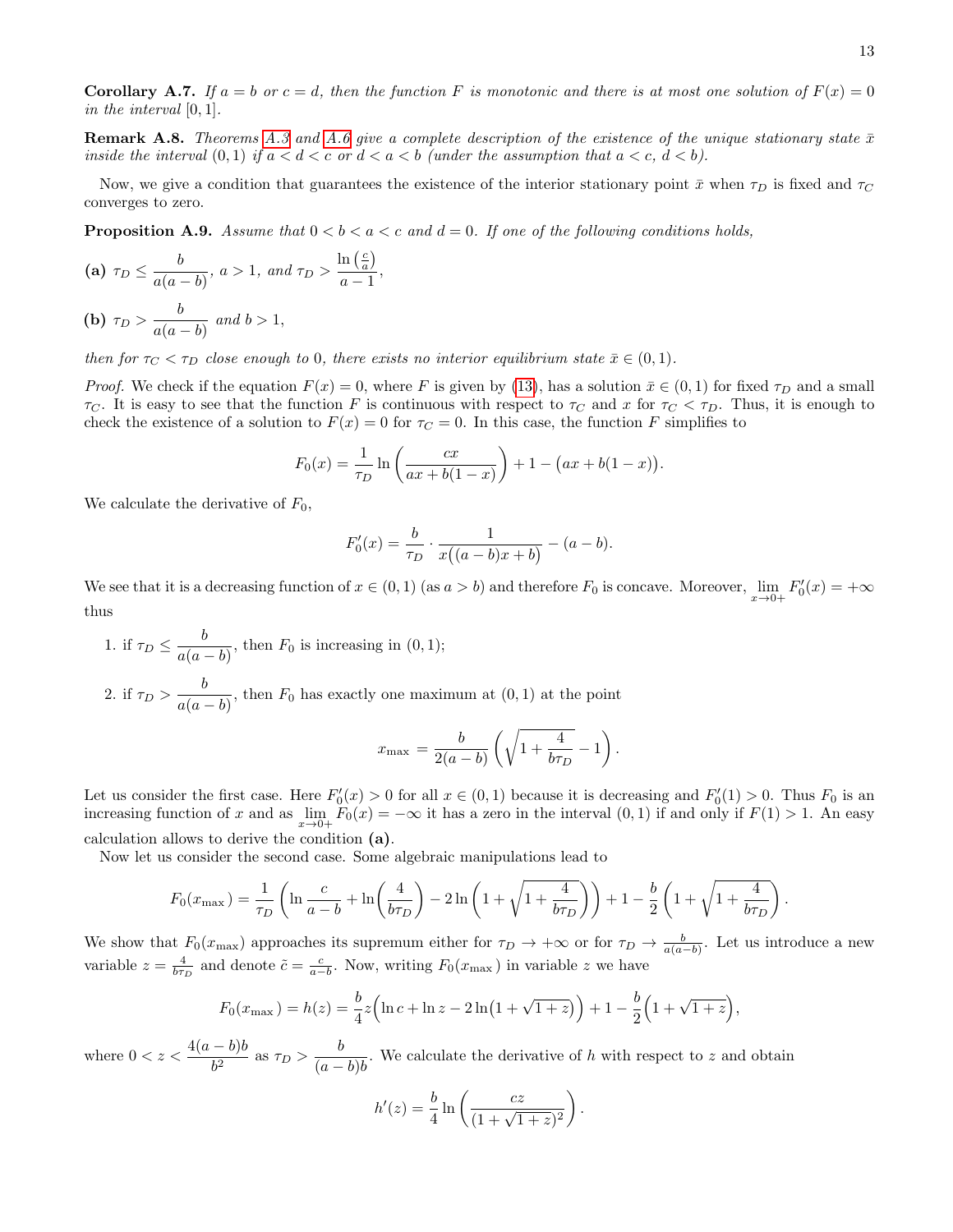$\Box$ 

Now it is easy to see that  $h'$  has at most one zero for  $z > 0$  and it is negative for z close to 0. Hence, the function h is decreasing for small z and it may increase for large z having at most one minimum for  $z > 0$ . Thus it approaches its supremum either for  $z \to 0$  (i.e.  $\tau_D \to +\infty$ ) or for  $z \to \frac{4(a-b)b}{b^2}$ . In the latter case we have

$$
\tau_D \to \frac{b}{a(a-b)} \implies x_{\text{max}} \to 1,
$$

and we arrive at the case considered earlier. On the other hand,

$$
\lim_{z \to 0+} h(z) = 1 - b < 0
$$

if the condition (b) holds. Thus,  $F_0(x) < 0$  for all  $x \in (0,1)$  and no interior stationary state exists.

<span id="page-13-1"></span>**Remark A.10.** Note that if  $\tau_D \leq \frac{b}{\sqrt{b}}$  $\frac{a}{a(a-b)}$  and either  $a < 1$  or  $\tau_D <$  $\ln\left(\frac{c}{a}\right)$  $\frac{d\mathbf{a} \cdot \mathbf{a}'}{d\mathbf{a} - 1}$ , then there exists exactly one interior stationary state  $\bar{x} \in (0,1)$  for  $\tau_C < \tau_D$  close enough to 0. On the other hand, if  $\tau_D > \frac{b}{\sigma_D}$  $\frac{b}{a(a-b)}$  and  $b < 1$ , then there exist one or two interior stationary states  $\bar{x} \in (0,1)$  for  $\tau_C < \tau_D$  close enough to 0 if  $\tau_D$  is large enough. In fact, if  $a < 1$  for a sufficiently large  $\tau_D$ , then there exist two stationary states  $\bar{x} \in (0,1)$ .

If  $\tau_C$  is small enough (for a fixed  $\tau_D$ ) or, reversely, if  $\tau_D$  is large enough (for a fixed  $\tau_C$ ), there exists no interior stationary state. Thus, it is possible to calculate these threshold values  $\tau_C^*$  and  $\tau_D^*$ . It can be seen that the interior stationary state disappears when it merges with the stationary state 1. Thus, looking for  $\tau_C^*$  and  $\tau_D^*$  such that  $F(1) = 0$ , after some algebraic calculations we obtain the implicit formula

<span id="page-13-2"></span>
$$
\tau_C^* = -\frac{(\tau_D^* - \tau_C^*) \ln\left(\frac{\ln(c/a)}{4(\tau_D^* - \tau_C^*)} + \frac{1}{a}\right)}{\ln(c/a)}.
$$
\n(A.5)

We have that for  $\tau_C < \tau_C^*$  or for  $\tau_D > \tau_D^*$  there exists no interior stationary state.

# <span id="page-13-0"></span>2. Calculations concerning Stag-hunt type game

In this part of Appendix we provide some details of calculations that allowed us to formulate statements about the slope of the curve  $(\tau_C^*, \tau_D^*)$  given by formula (18) in the paper. Let us remind this formula here,

<span id="page-13-3"></span>
$$
\tau_D^* = \tau_C^* \left( 1 + \frac{\ln \beta}{W_p(a \tau_C^* e^{\tau_C^*}) - \tau_C^*} \right). \tag{A.6}
$$

First note, that  $\tau_D^* > 0$  for  $\tau_C^* > \tau_{A,0}^*$ , where

<span id="page-13-5"></span>
$$
\tau_{A,0}^* = \frac{-\ln \beta}{a\beta - 1}.\tag{A.7}
$$

We also have  $\tau_D^* = 0$  for  $\tau_C^* = \tau_{A,0}^*$ . We have then

<span id="page-13-4"></span>
$$
W_p(a\tau_{A,0}^* e^{\tau_{A,0}^*}) = \tau_{A,0}^* - \ln \beta.
$$
 (A.8)

We calculate two quantities:

- 1. the derivative of the right-hand side of [\(A.6\)](#page-13-3) with respect to  $\tau_C^*$  at the point  $\tau_{A,0}^*$ ;
- 2. the slope of the right-hand side of [\(A.6\)](#page-13-3) for  $\tau_C^* \to +\infty$ .

Here we calculate  $g'(\tau_{A,0}^*)$ , where

$$
g(\tau_C^*) = \tau_C^* \left( 1 + \frac{\ln \beta}{W_p(y(\tau_C^*)) - \tau_C^*} \right), \quad y(\tau_C^*) = a \tau_C^* e^{\tau_C^*}.
$$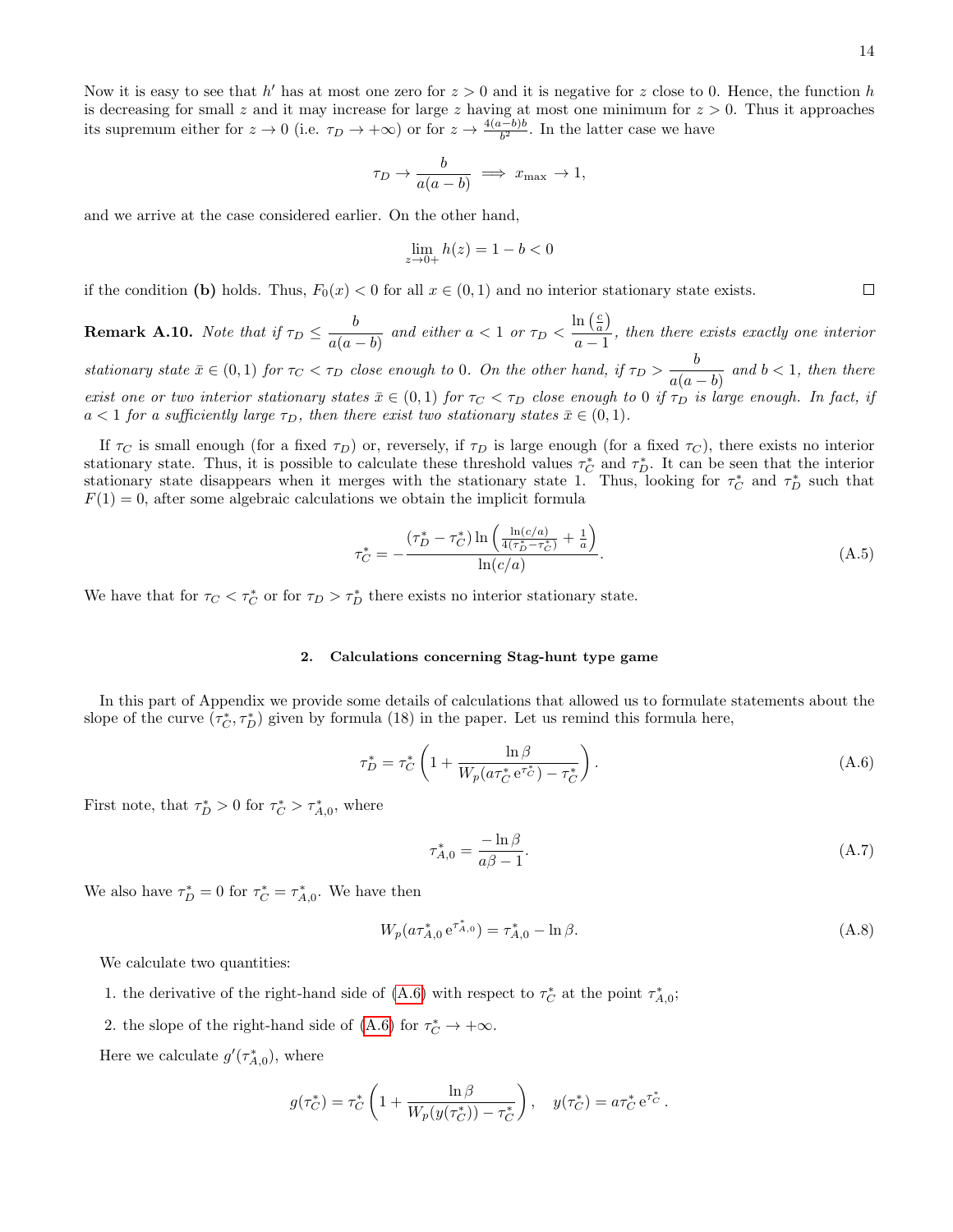We have

<span id="page-14-3"></span>
$$
g'(\tau_{A,0}^*) = \left(1 + \frac{\ln \beta}{W_p(y(\tau_{A,0}^*)) - \tau_{A,0}^*}\right) - \frac{\tau_{A,0}^* \ln \beta}{\left(W_p(y(\tau_{A,0}^*)) - \tau_{A,0}^*\right)^2} \left(W_p'(y(\tau_{A,0}^*))y'(\tau_{A,0}^*) - 1\right). \tag{A.9}
$$

Because of [\(A.8\)](#page-13-4), the first parenthesis of [\(A.9\)](#page-14-3) is equal to 0. Moreover,  $W_p(y(\tau_{A,0}^*)) - \tau_{A,0}^* = -\ln \beta$ . Thus, the formula [\(A.9\)](#page-14-3) simplifies to

<span id="page-14-4"></span>
$$
g'(\tau_{A,0}^*) = -\frac{\tau_{A,0}^*}{\ln \beta} \Big( W_p'(y(\tau_{A,0}^*)) y'(\tau_{A,0}^*) - 1 \Big). \tag{A.10}
$$

Now we calculate the expression in the parenthesis. In order to shorten the notation we write  $y$  and  $y'$  omitting dependence of y on  $\tau_{A,0}$ . Using [\(A.8\)](#page-13-4) and [\(A.7\)](#page-13-5) we get

$$
W_p'(y) = \frac{W_p(y)}{y(1+W_p(y))} = \frac{-\frac{\ln \beta}{a\beta - 1} - \ln \beta}{y\frac{a\beta - 1 - a\beta \ln \beta}{a\beta - 1}} = \frac{-a\beta \ln \beta}{y(a\beta - 1 - a\beta \ln \beta)} = \frac{a\beta - 1}{a\beta - 1 - a\beta \ln \beta} \beta^{a\beta}.
$$

because

$$
y = a\tau_{A,0} e^{\tau_{A,0}^*} = \frac{-a \ln \beta}{a\beta - 1} \beta^{1 - a\beta}.
$$

On the other hand we have

$$
y'(\tau_{A,0}^*) = \left(1 + \tau_{A,0}^*\right) e^{\tau_{A,0}^*} = \frac{\beta - 1 - \ln \beta}{a\beta - 1} \beta^{1 - a\beta}.
$$

Plugging formulas for  $W_p'(y)$  and y' into [\(A.10\)](#page-14-4) we get the final formula

$$
g'(\tau_{A,0}^*) = \frac{a\beta - 1}{a\beta - 1 - a\beta \ln \beta}.
$$
\n(A.11)

In order to calculate the slope of the right-hand side of  $(A.6)$  for  $\tau_C^* \to +\infty$  we note (see [\[31,](#page-15-15) Eq. 4.13.10]) that

$$
W_p(y) = \ln y - \ln \ln y + r(y), \quad \text{ where } \quad r(y) \to 0 \text{ as } y \to +\infty.
$$

We have then

$$
W_p \left( a \tau_C^* e^{\tau_C^*} \right) - \tau_C^* = \ln \left( a \tau_C^* e^{\tau_C^*} \right) - \ln \ln \left( a \tau_C^* e^{\tau_C^*} \right) + r \left( a \tau_C^* e^{\tau_C^*} \right) - \tau_C^*
$$
  
=  $\ln a + \ln \frac{\tau_C^*}{\tau_C^* + \ln a + \ln \tau_C^*} + r \left( a \tau_C^* e^{\tau_C^*} \right)$   
 $\rightarrow \ln a$ 

as  $\tau_C^* \to +\infty$ . Thus, the slope of the right-hand side of [\(A.6\)](#page-13-3) for  $\tau_C^* \to +\infty$  is equal to  $1 + \frac{\ln \beta}{\ln a}$ .

# Acknowledgments

We thank the National Science Centre, Poland, for a financial support under the grant no.  $2015/17/B/ST1/00693$ . We would like to thank two anonymous referees for valuable comments and suggestions which greatly improved our paper.

<span id="page-14-0"></span><sup>[1]</sup> J. Maynard Smith and G. R Price, The logic of animal conflict, Nature (London) 246, 15 (1973).

<span id="page-14-2"></span><sup>[2]</sup> J. Maynard Smith, Evolution and the Theory of Games, Cambridge University Press, Cambridge (1982).

<span id="page-14-1"></span><sup>[3]</sup> J. Weibull, Evolutionary Game Theory, MIT Press, Cambridge MA (1995).

<sup>[4]</sup> F. Vega-Redondo, Evolution, Games, and Economic Behaviour, Oxford University Press, Oxford (1996).